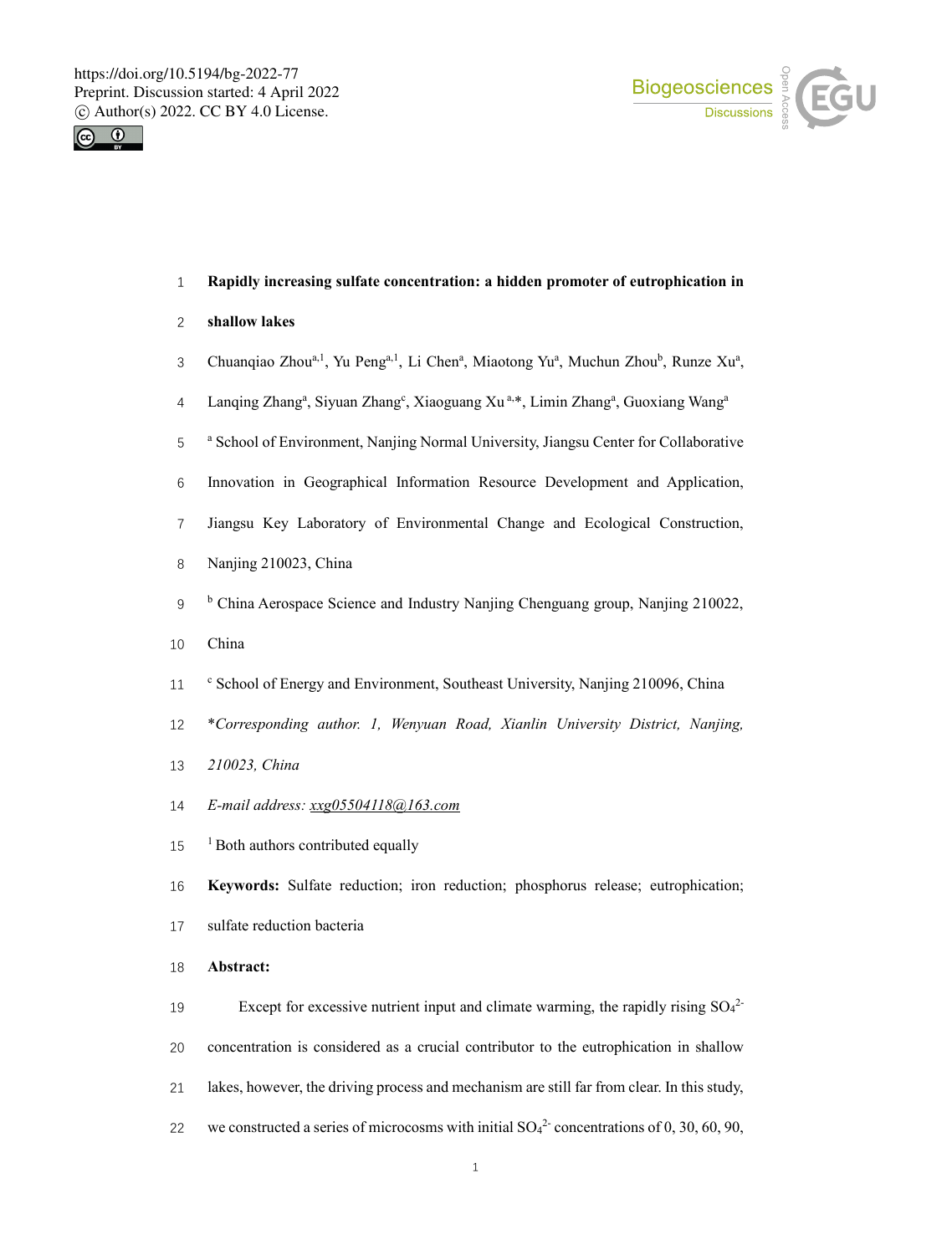



23 120 and 150 mg/L to simulate the rapidly  $SO_4^2$  increase of Lake Taihu subjected to 24 cyanobacteria blooms. Results showed that the sulfate reduction rate was stimulated by 25 the increase of initial  $SO_4^2$  concentrations and cyanobacteria-derived organic matter, 26 with the maximal sulfate reduction rate of 39.68 mg/L∙d in the treatment of 150 mg/L 27 SO<sub>4</sub><sup>2</sup> concentration. During the sulfate reduction, the produced maximal  $\Sigma S^2$ 28 concentration in the overlying water and acid volatile sulfate (AVS) in the sediments 29 were 3.15 mg/L and 11.11 mg/kg, respectively, and both of them were positively 30 correlated with initial  $SO_4^2$  concentrations (R<sup>2</sup>=0.97; R<sup>2</sup>=0.92). The increasing 31 abundance of sulfate reduction bacteria (SRB) was also linearly correlated with initial  $SO_4^2$ - concentrations (R<sup>2</sup>=0.96), ranging from 6.65×10<sup>7</sup> to 1.97×10<sup>8</sup> copies/g. However, 33 the Fe<sup>2+</sup> concentrations displayed a negative correlation with initial  $SO_4^2$ 34 concentrations, and the final  $Fe^{2+}$  concentrations were 9.68, 7.07, 6.5, 5.57, 4.42 and 35 3.46 mg/L, respectively. As a result, the released TP in the overlying water, to promote 36 the eutrophication, was up to 1.4 mg/L in the treatment of 150 mg/L  $SO_4^2$  concentration. 37 Therefore, it is necessary to consider the effect of rapidly increasing  $SO_4^2$ 38 concentrations on the release of endogenous phosphorus and the eutrophication in lakes.

## 39 **1.Introduction**

 Nowadays, cyanobacteria bloom in eutrophic lakes has become one of the most serious problems in freshwater lakes all over the world (Iwayama et al., 2017; Ho et al., 2019). Phosphorus, as a necessary nutrient for biological growth, is considered to be one of the main limiting factors of lake eutrophication (Ni et al., 2020). In recent years, the input of exogenous phosphorus has been effectively controlled, while the release of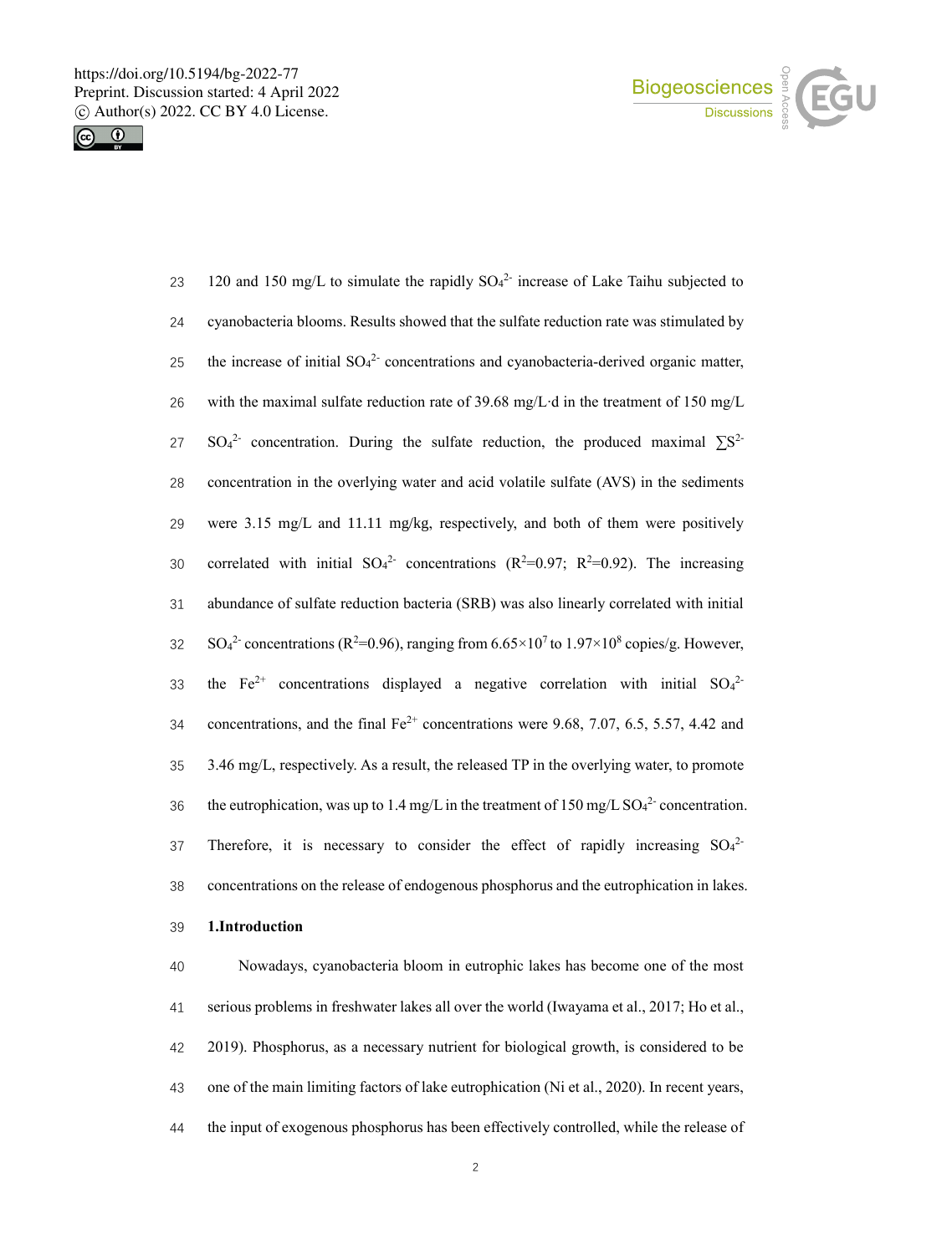



| 45 | endogenous phosphorus is still an urgent problem in eutrophic lakes (Liu et al., 2018;    |
|----|-------------------------------------------------------------------------------------------|
| 46 | Guo et al., 2020). The release of endogenous phosphorus is affected by many factors,      |
| 47 | such as wind and wave and the cyanobacteria decomposition (Xu et al., 2018; Zhao et       |
| 48 | al., 2019). There are many forms of phosphorus in freshwater lake sediments, including    |
| 49 | aluminum bound phosphorus (Al-P), iron bound phosphorus (Fe-P), etc. Among them,          |
| 50 | Fe-P, formed under the condition of high dissolved oxygen (DO), is the most active        |
| 51 | form of phosphorus in the sediments, which has a more obvious response to the change      |
| 52 | of DO (Zhang et al., 2020). The accumulation and decay of cyanobacteria in eutrophic      |
| 53 | lakes will change the physical and chemical environments of water body and form           |
| 54 | anaerobic reduction conditions (Yan et al., 2017). This will facilitate the reduction of  |
| 55 | iron oxides and lead to the desorption and release of Fe-P in sediments, resulting in the |
| 56 | increase of endogenous phosphorus release (Zhao et al., 2019).                            |

 Iron reduction plays an important role in natural ecosystems. It has been reported that dissimilatory reduction of iron accounts for 22% of the total amount of organic matter anaerobic mineralization in offshore areas (Thamdrup et al., 2004). According to the classical theory, iron oxides or hydroxides can adsorb phosphorus in the water and form Fe-P precipitation (Gunnars et al., 1997). In freshwater lakes, the lack of Fe(Ⅲ) content or the diagenesis of organic phosphorus may be the reason for the lack of phosphorus in the overlying water. Therefore, the formation of iron oxides on the surface of sediments is closely related to the phosphorus cycle process (Amirbahman et al., 2003; Chen et al., 2014). The interaction between iron and phosphorus is reflected in the effect of adsorption and desorption of Fe oxide on the P content in the overlying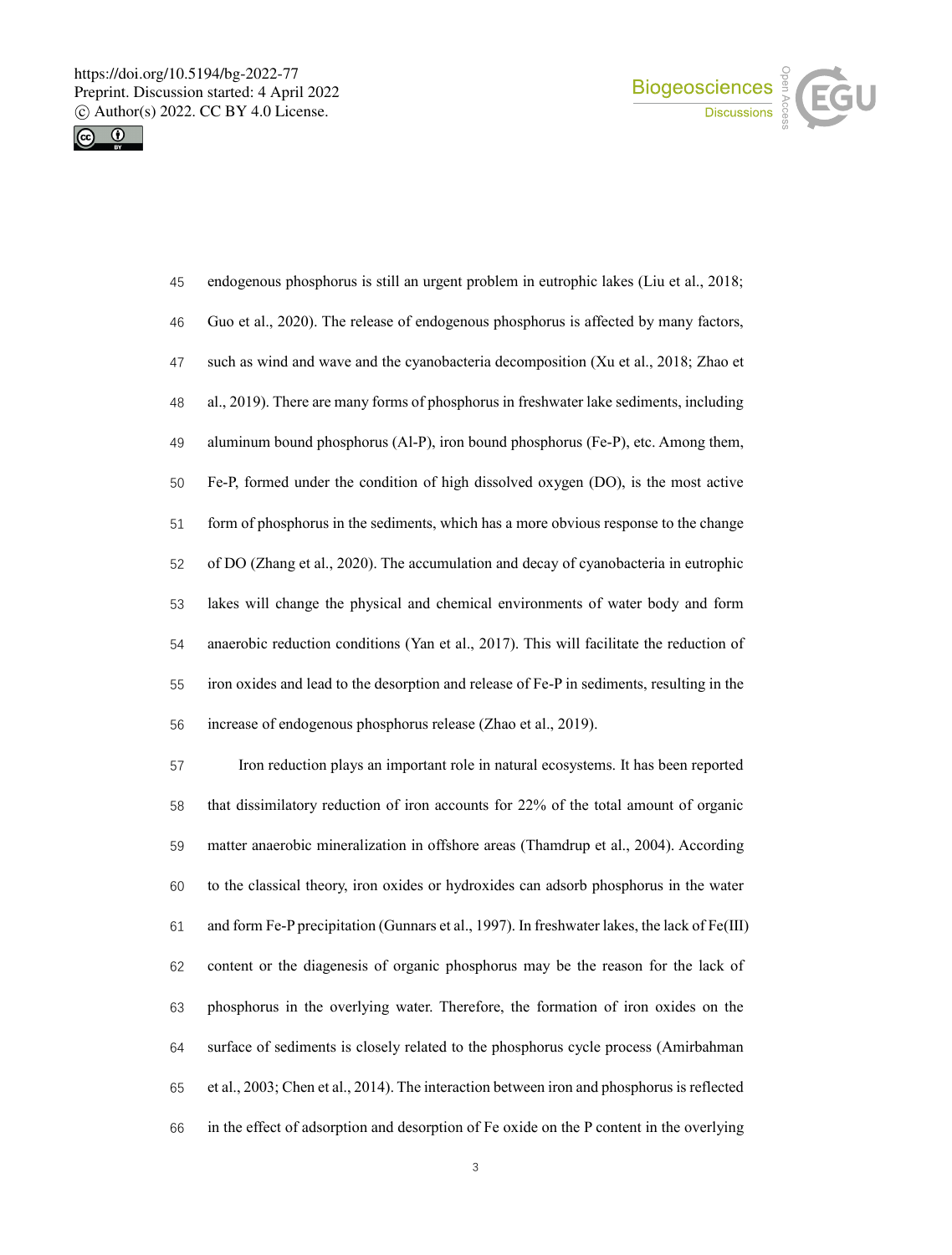



 water, since Fe-P is the main internal source of phosphorus (Wu et al., 2019). Iron oxides can be used as both the source and destination of phosphorus in lake ecosystems (Mort et al., 2010; Azam et al., 2014). In anaerobic reduction environments, iron 70 reduction can significantly promote the resolution of Fe-P. The  $Fe<sup>2+</sup>$  generated by the 71 reaction can form FeS solid with soluble sulfide. In addition, free  $Fe<sup>3+</sup>$  will combine with humus to form stable complex, which further prevents the co-precipitation process of phosphorus and iron oxides (Mort et al., 2010; Zhang et al., 2020). Therefore, iron reduction process driven by cyanobacteria decomposition affects the circulation of phosphorus in freshwater lakes.

76 Due to the  $SO_4^2$  concentration in seawater reaching 28 mM, sulfate reduction process with the participation of sulfate reduction bacteria (SRB) has received considerable attention in the basic material cycle of marine biogeochemistry (Fike et 79 al., 2015; Pan et al., 2020). In freshwater lakes, the  $SO_4^2$  concentration is less than 800 µM, which is generally considered insufficient for continuous sulfate reduction (Hansel 81 et al., 2015). However, in recent years, with the increasing  $SO_4^2$  concentration in freshwater lakes, the impact of sulfate reduction on the material cycle of lake ecosystems may be far beyond our knowledge (Dierberg et al., 2011; Baldwin et al., 84 2012; Yu et al., 2013). In the past 70 years, the  $SO<sub>4</sub><sup>2</sup>$  concentration in Lake Taihu has increased from 30mg/L to 100mg/L (Yu et al., 2013; Zhou et al., 2022). It has been reported that sulfate reduction process is one of the important ways of anaerobic 87 metabolism of organic matter in freshwater lakes, and  $\sum S^{2}$  produced by sulfate reduction process can mediate the iron reduction process (Jorgensen et al., 2019; Zhang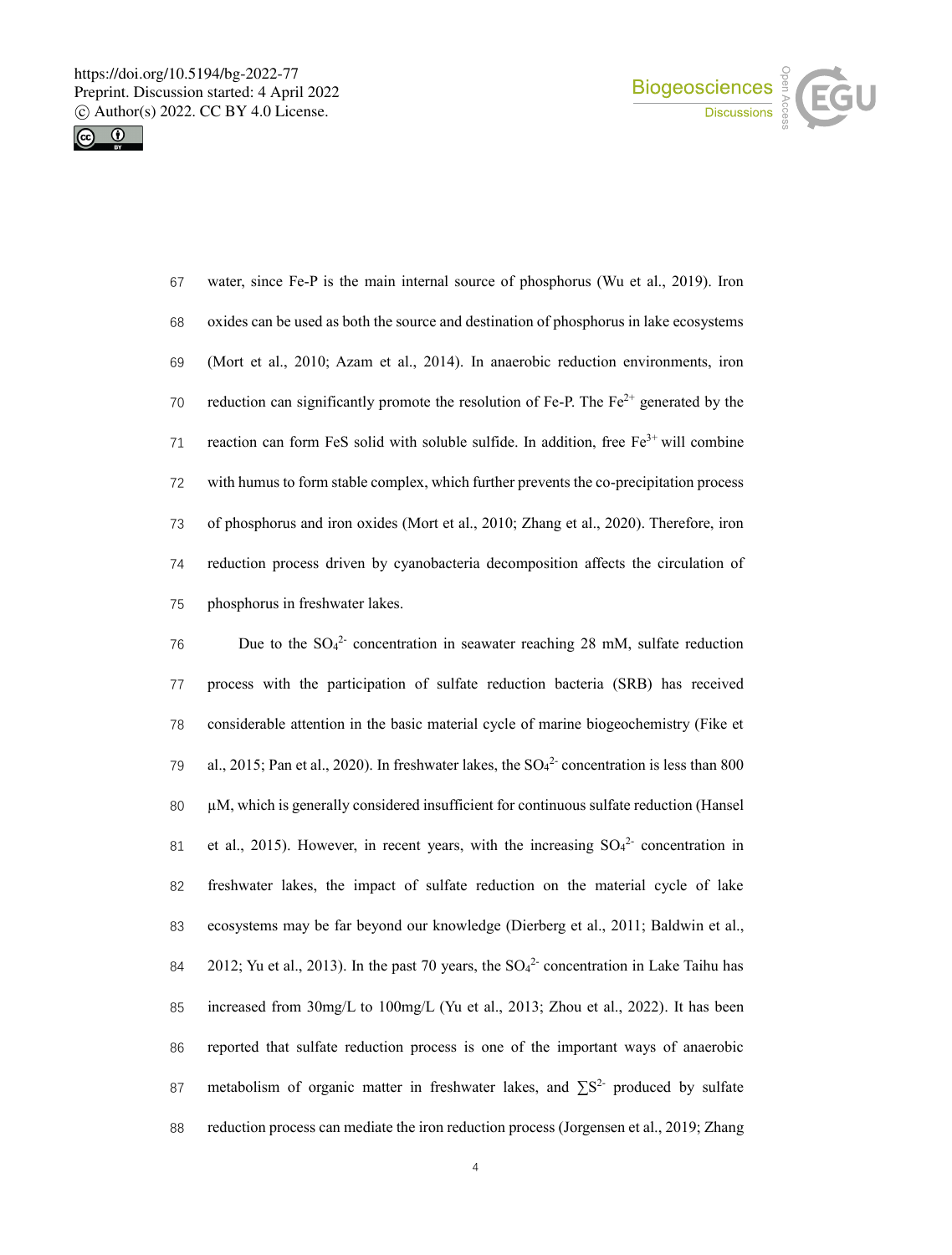



89 et al., 2020). SRB mainly uses  $SO_4^2$  as the electron acceptor to complete anaerobic respiration, and the sulfur compounds produced by anaerobic metabolism are bound with iron and so on, which are fixed in the sediments and form AVS on the surface of sediments (Holmer et al., 2001; Chen et al., 2016). Therefore, with the input of 93 exogenous sulfur, sulfate reduction process produced  $\sum S^2$  will further promote iron reduction in freshwater lakes.

 In freshwater lakes, iron cycle affects the process of phosphorus cycle, and sulfur cycle plays an important role in regulating iron cycle. Therefore, the cycle of iron, sulfur and phosphorus in freshwater lakes is inseparable (Wu et al., 2019; Zhao et al., 2019). 98 Studies have shown that even when  $SO_4^2$  content was as low as 20 mg/L, the anaerobic metabolism of organic substrates was still dominated by sulfate reduction. Therefore, sulfate reduction process plays an important role in the lacustrine biochemical cycle (Hansel et al., 2015). In the absence of cyanobacteria, sulfate reduction doesn't occur 102 even if the  $SO_4^2$  concentration is higher (Zhao et al., 2021). This is because the accumulation and decomposition of cyanobacteria not only change the environment of water body, but also release a large amount of organic matter, which provides the necessary conditions for the circulation of iron, sulfur and phosphorus (Yan et al., 2017; 106 Melemdez-Pastor et al., 2019). Therefore, under the co-effect of the increase of  $SO_4^2$  and the cyanobacteria decomposition, the sulfate reduction process and the effect of iron reduction process on endogenous phosphorus release from sediments need to be further studied.

110 In this study, a series of different initial concentrations of  $SO_4^2$  were set according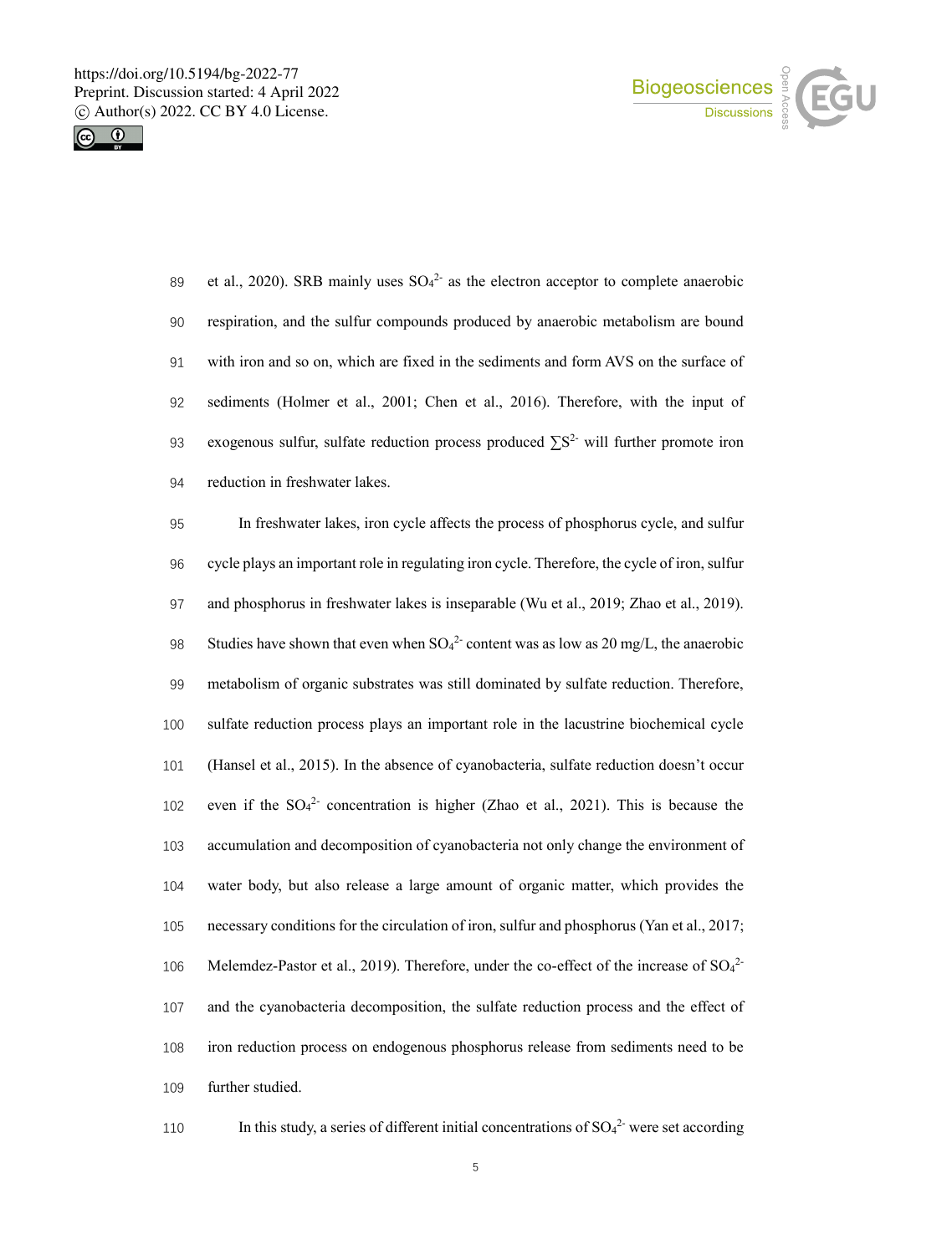



| 111 | to the variation trend of $SO42$ concentrations over the years and the possible rising trend  |
|-----|-----------------------------------------------------------------------------------------------|
| 112 | of eutrophic Lake Taihu. The effects of increased $SO_4^2$ concentration and cyanobacteria    |
| 113 | bloom on sulfate reduction coupled with the microbial processes were investigated. In         |
| 114 | addition, the dynamic changes of $Fe^{2+}$ and $Fe^{3+}$ concentrations during iron reduction |
| 115 | were studied in order to reveal the effect of sulfate reduction on iron reduction. The        |
| 116 | effects of increasing sulfate concentration and cyanobacteria outbreak on sulfur cycle,       |
| 117 | iron cycle and phosphorus cycle were also comprehensively analyzed for elucidating            |
| 118 | the phosphorus release dynamics to tracking the hidden promoter of cyanobacteria              |
| 119 | bloom occurrence in eutrophic lakes. The findings may be benefit for evaluating the           |
| 120 | effect of sulfate reduction in freshwater lakes and its impact on the promotion of iron       |
| 121 | reduction and the release of endogenous phosphorus.                                           |

# **2.Materials and methods**

## *2.1 Sample collection and preparation*

 Lake Taihu (31°24' 40" N, 120°1' 3" E), one of the largest eutrophic shallow lakes 125 in China, with an average depth of 2.4 m and an area of  $2340 \text{ m}^2$  (Mao et al., 2021). Samples of sediments and cyanobacteria were collected in July 2020. Sediments from the west shoreline of the lake (31°24'45''N, 120°0'42''E) were collected using a peterson mud picker. Cyanobacteria bloom scums were collected and concentrated by sieving water through a fine-mesh plankton (250 meshes). All the sediment and cyanobacteria samples were stored in an incubator with ice packs and delivered to the laboratory immediately. The sediment samples were blended thoroughly, homogenized, and sieved (100 mesh) to the polyethylene bag. The cyanobacteria samples were flushed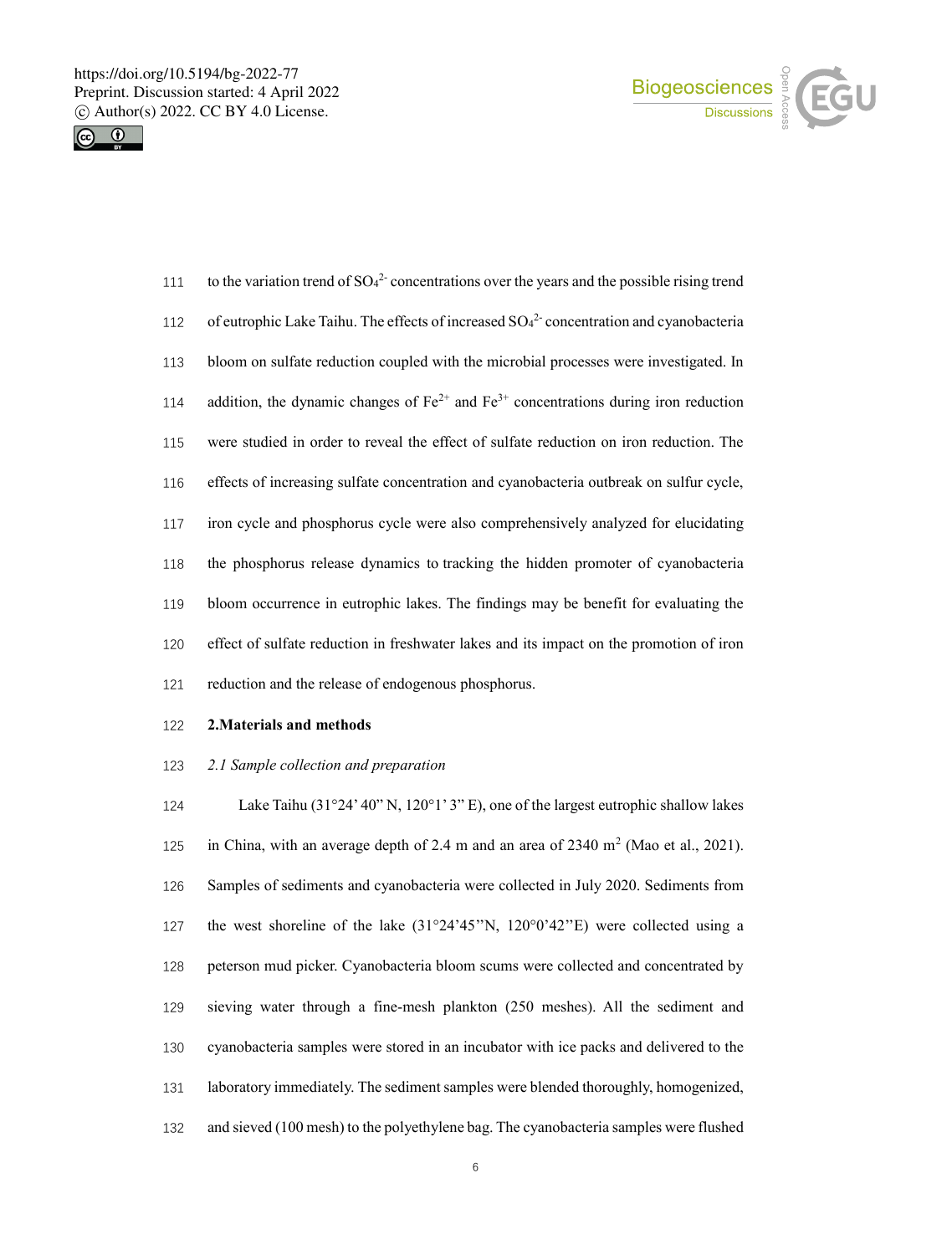



- 133 and centrifuged at 1500 r/min for 5 min by a CT15RT versatile refrigerated centrifuge
- 134 (China) and freezed drying by Biosafer-10A. Different gradient sulfate concentrations
- 135 were prepared from the high purity water and  $Na<sub>2</sub>SO<sub>4</sub>$ .
- 136 *2.2 Set-up of incubation microcosms*

137 To simulate the dramatical  $SO_4^2$  increase and cyanobacteria blooms of eutrophic Lake Taihu, a series of microcosms were constructed in this study. According to the ratio of surface sediments and the average water depth and the cyanobacteria 140 accumulation density of 2500  $g/m^2$  during the breakout of cyanobacteria blooms of Taihu Lake, 100 g of sediment, 200 ml of water and 0.11 g of cyanobacteria powder were added into each bottle (Zhang et al., 2020). Meanwhile, according to the change 143 trend of  $SO_4^2$  concentrations in Taihu Lake over the years (Yu et al., 2013), the  $SO_4^2$  concentrations in six microcosm systems were configured as: 30, 60, 90, 120, 150 mg/L, 145 and a control without  $SO_4^2$ , respectively. The microcosm adopts anaerobic bottle (*Φ*75mm, length 180mm, volume 500ml) as the reaction device. There are three 147 replicates in each  $SO_4^2$  concentration experimental group. Since the sampling method of the experiment is destructive sampling, 17 anaerobic bottles need to be set for each 149 parallel group according to the setting of experimental sampling times, so there are  $6 \times$  $150 \times 3 \times 17$  anaerobic bottles in total. All the anaerobic bottles were placed in biochemical incubator at a temperature of 25 ℃. Each group was sampled 17 times on 1, 2, 3, 4, 5, 6, 7, 9, 11, 14, 18, 23, 28, 33, 38, 43 and 48 d. The water, gas and soil samples were collected by destructive sampling, three anaerobic bottles were collected in each group. A part of sediment was used for microbe determination and kept in a refrigerator at -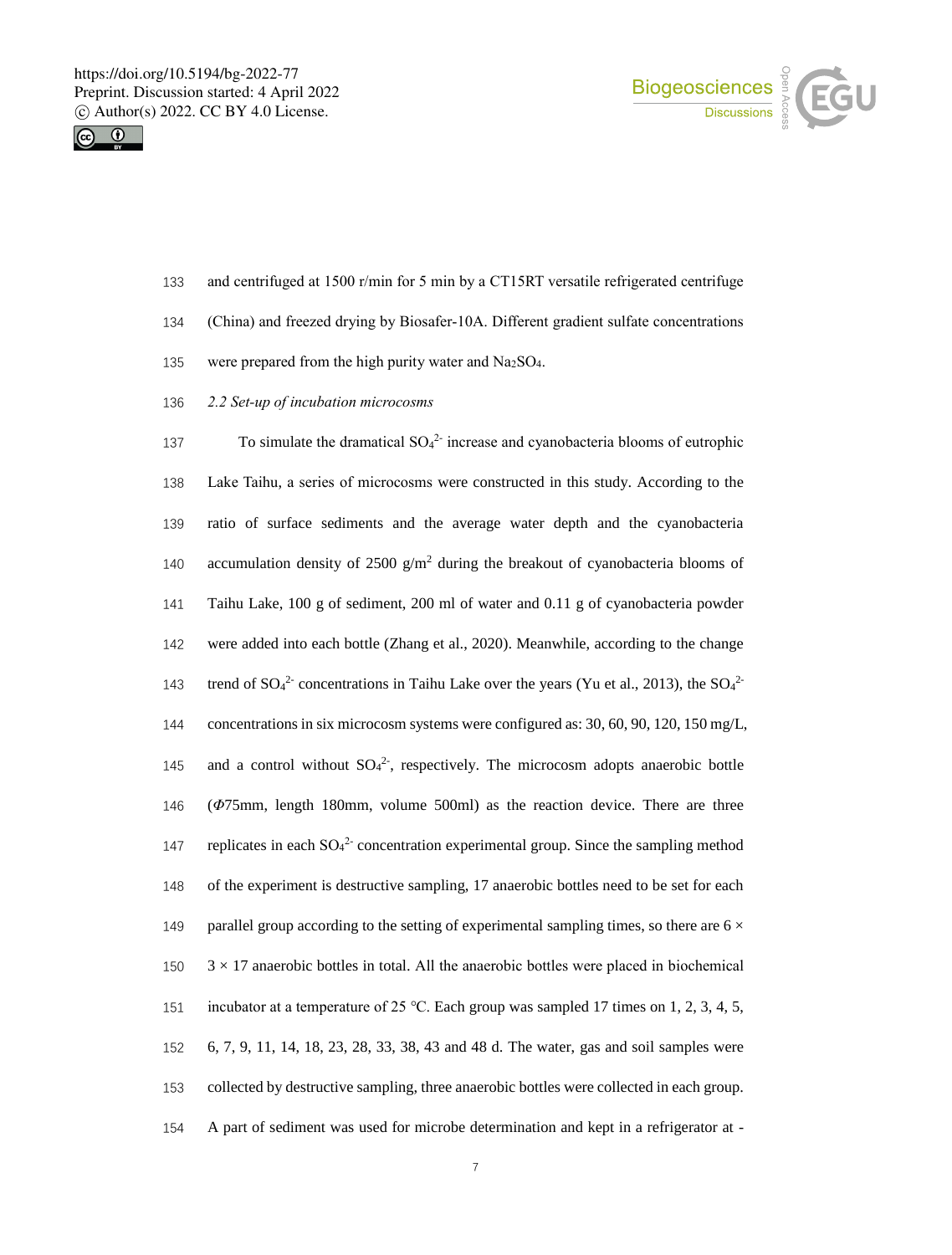



- 155 80 °C, and the rest sediment and other samples were kept at 0-4 °C for less than 24 h
- before analysis.
- *2.3 Chemical analytical methods*

158 All water column and pore-water samples were filtered through 0.45  $\mu$ m Nylon filters prior. Dissolved total phosphorus (DTP) was determined by colorimetry after 160 digestion with K<sub>2</sub>S<sub>2</sub>O<sub>8</sub>+NaOH (Ebina et al., 1983). Water DO, oxidation and reduction potential (ORP) were measured using calibrated probes (MP525, China) during 162 destructive sampling. The  $SO_4^2$  and  $\Sigma S^2$  were detected using the turbidimetric (Tabatabai et al., 1974), methylene blue (Cline et al., 1969). Acid volatile sulfate (AVS), 164 the  $\sum S^2$  combined with metal ions formed compounds in sediments, was determined 165 by zinc cold diffusion method (Hsieh et al., 1997). Fe<sup>2+</sup> and Fe<sup>3+</sup> was determined by colorimetrical (Phillips et al., 1987). The sediment total phosphorus (TP) was extracted and determined by coloimetry (Ruban et al., 2001).

*2.4 Quantification of SRB in sediments*

 In order to confirm the changes of sediment SRB in the microcosms, RT-QPCR technologies were used to determine the cell copy numbers of MPA and SRB on 0,7 and 38 d in the sediments.

 The sediment samples were collected and frozen at -80 ℃ in an ultra-low temperature freezer. The E.Z.N.A. ®Soil DNA Kit (Omega Bio-Tek, Norcross, GA, USA) was used to extract the total genomic DNA from each soil sample according to the manufacturer's instructions. Nucleic acid quality and concentration were determined by 1% agarose gel electrophoresis and NanoDrop 2000 UV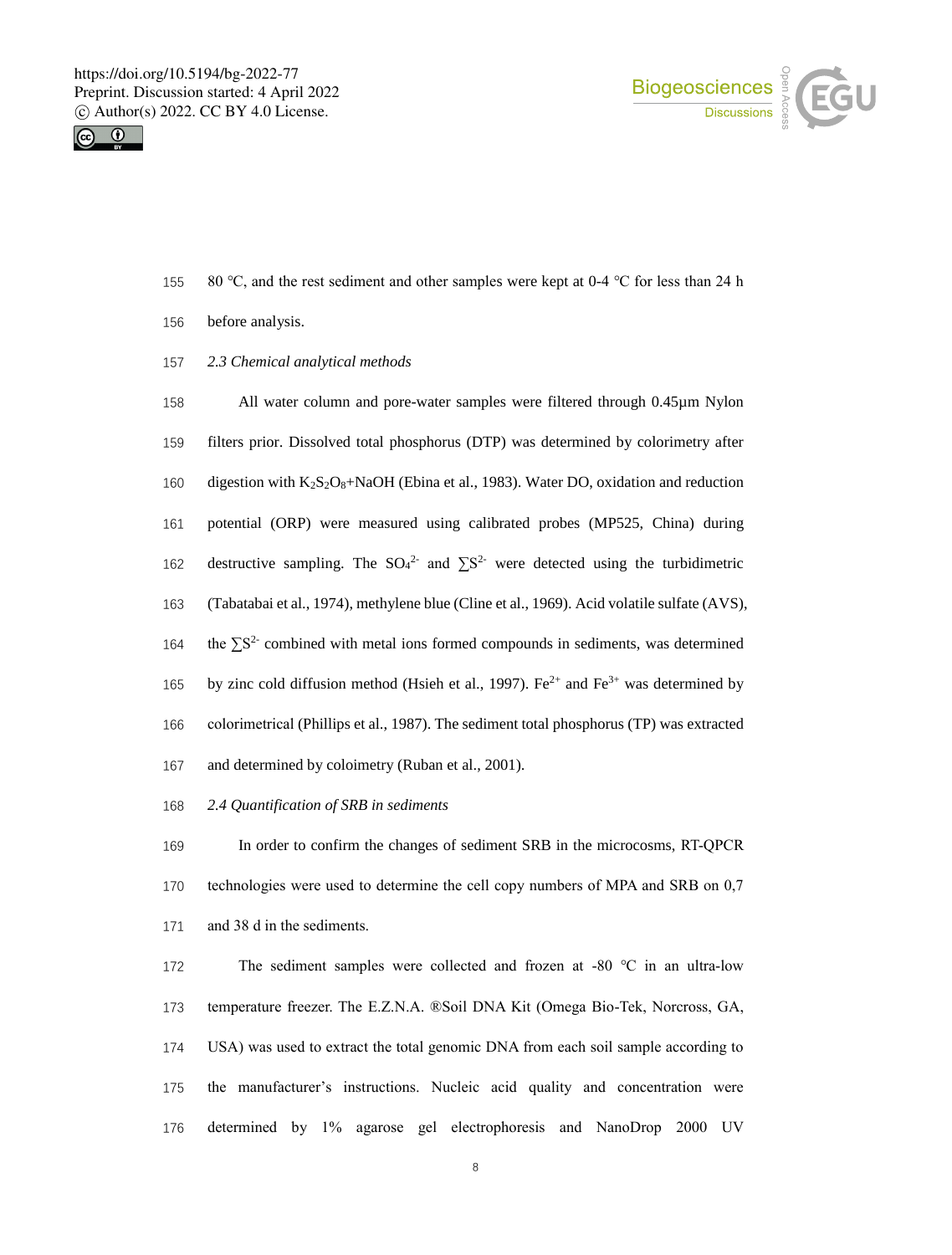



spectrophotometer (Thermo Scientific, USA), respectively.

| 178 | SRB in sediments were quantified using the quantitative polymerase chain                      |
|-----|-----------------------------------------------------------------------------------------------|
| 179 | reaction (qPCR) method. The qPCR with primer sets targeting DSR1F+ (5'-                       |
| 180 | ACSCACTGGAAGCACGGCGG-3') and DSR-R (5'-GTGGMRCCGTGCAKRTT                                      |
| 181 | GG-3') were used for the SRB in this study. The q-PCR experiments were performed              |
| 182 | on a ABI7300 q-PCR instrument (Applied Biosystems, USA) using ChamQ SYBR                      |
| 183 | Color qPCR Master Mix as the signal dye. Each 20 $\mu$ L reaction mixture contained 2 $\mu$ L |
| 184 | of the template DNA and 16.5 µL of ChamQ SYBR Color qPCR Master Mix. Standard                 |
| 185 | curves for each gene were obtained by the tenfold serial dilution of standard plasmids        |
| 186 | containing the target functional gene. All operations were followed the MIQE                  |
| 187 | guidelines.                                                                                   |

*2.5 Statistical analysis*

 The Statistical Package of the Social Science 18.0 (SPSS 18.0) was used for statistical analysis. The one-way analysis of variance (ANOVA) and correlation analysis was carried out using bivariate correlations analysis.

# **3.Results**

*3.1 Fe 2+ and Fe 3+ dynamics in overlying water*

195 The concentration variations of  $Fe^{2+}$  and  $Fe^{3+}$  in overlying water during the 196 incubation was presented in Fig.1. In the treatment without  $SO_4^2$ , they increased 197 continuously to 9.68 mg/L and 10.15 mg/L, respectively. The concentration of  $Fe^{3+}$  in the remaining five treatments decreased at the beginning and then increased to keep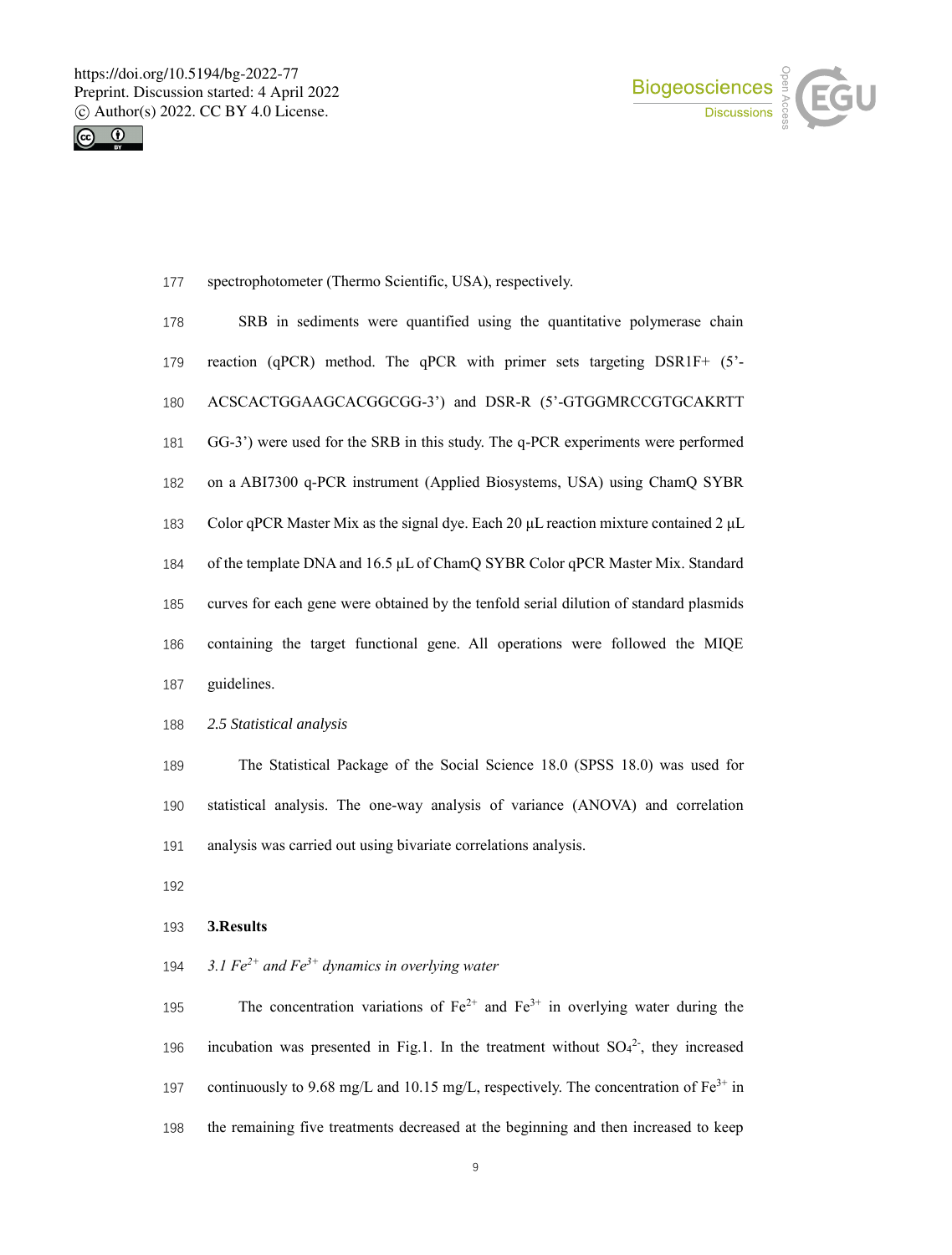



199 stable. The higher the initial sulfate concentration was, the lower the final  $Fe^{3+}$ 200 concentration displayed. In the initial  $150 \text{ mg/L SO4}^2$  concentration treatment, the final 201 Fe<sup>3+</sup> concentration was the lowest of 7.7 mg/L. The Fe<sup>2+</sup> concentration in the five 202 treatments supplemented with  $SO_4^2$ -decreased significantly from 11 d to 23 d, and then 203 increased to a stable level. The final concentration of  $Fe^{2+}$  also showed a negative 204 correlation with the initial concentration of  $SO_4^2$ . In the initial 30 mg/L  $SO_4^2$ 205 concentration treatment, the final  $Fe^{2+}$  concentration was the highest of 7.07 mg/L.



207 Figure 1. The concentration variations of  $Fe^{2+}$  and  $Fe^{3+}$  in the water column during the

incubation

209  $3.2 \text{ } SO_4^2$  and  $\Sigma S^2$  dynamics in overlying water

 All treatments had obvious sulfate reduction reaction, and the concentration of 211 SO<sub>4</sub><sup>2</sup> decreased greatly except for the treatment without adding  $SO_4^{2}$  (Fig.2). The higher the initial sulfate concentration was, the faster the sulfate reduction rate in the 213 initial stage exhibited (Tab.1). In the treatment with initial  $SO_4^2$  concentration of 150 mg/L, the sulphate reduction rate was 39.68 mg/L∙d, while it was only 9.39 mg/L∙d in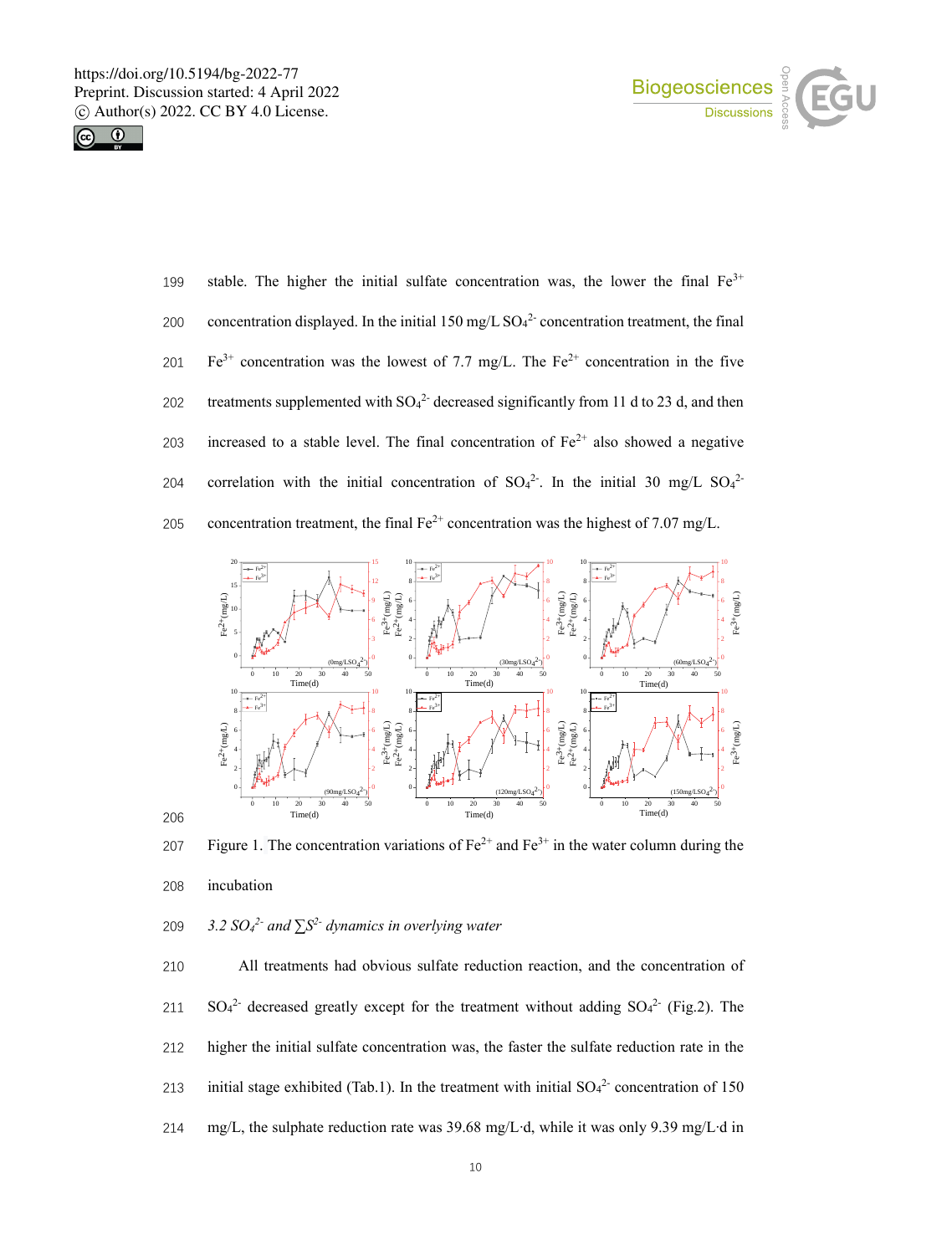



- 215 the 30 mg/L  $SO_4^2$  treatment. The sulfate reduction rate at the beginning of other
- 216 treatments was also positively correlated with the initial  $SO_4^2$  concentration.
- 217 The higher the initial  $SO_4^2$  concentration was, the higher the maximum
- 218 concentration of  $\sum S^2$  was. In the treatment with initial SO<sub>4</sub><sup>2</sup> concentration of 30 mg/L,
- 219 the lowest concentration was 2.93 mg/L on the 5th day. However, the lowest  $SO_4^2$
- 220 concentration appeared on the 23rd day was 1.18 mg/L in the treatment with initial
- 221 SO<sub>4</sub><sup>2</sup> concentration of 150 mg/L. The maximum concentration of  $\sum S^2$  was positively
- 222 correlated with the initial  $SO_4^2$  concentration. In the initial  $SO_4^2$  concentrations of 30,
- 223 60, 90, 120 and 150 mg/L SO<sub>4</sub><sup>2-</sup> treatments, the highest  $\sum S^2$  concentrations at 7 d were
- 224 0.14, 0.61, 1.14, 1.55, 2.15, and 3.15 mg/L, respectively.
- 225 Table 1. Sulphate reduction rate in the water column with different initial  $SO_4^2$
- 226 concentrations

| Time(d)                                 |       |       | 38   |
|-----------------------------------------|-------|-------|------|
| Groups-                                 |       |       |      |
| $0 \text{ mg}/\text{LSO}_4{}^{2-}$      |       |       |      |
| $30 \text{ mg}/\text{LSO}_4{}^{2-}$     | 9.39  | 0.74  | 0.05 |
| $60 \text{ mg}/\text{LSO}_4{}^{2-}$     | 9.44  | 2.84  | 0.07 |
| $90 \text{ mg}/\text{LSO}_4{}^{2-}$     | 28.02 | 4.98  | 0.11 |
| $120 \text{ mg}/\text{LSO}_4{}^{2-}$    | 30.89 | 19.45 | 0.11 |
| $150$ mg/LSO <sub>4</sub> <sup>2-</sup> | 39.68 | 10.42 | 0.21 |

227 \* The units of sulphate reduction rate were mg/L∙d

228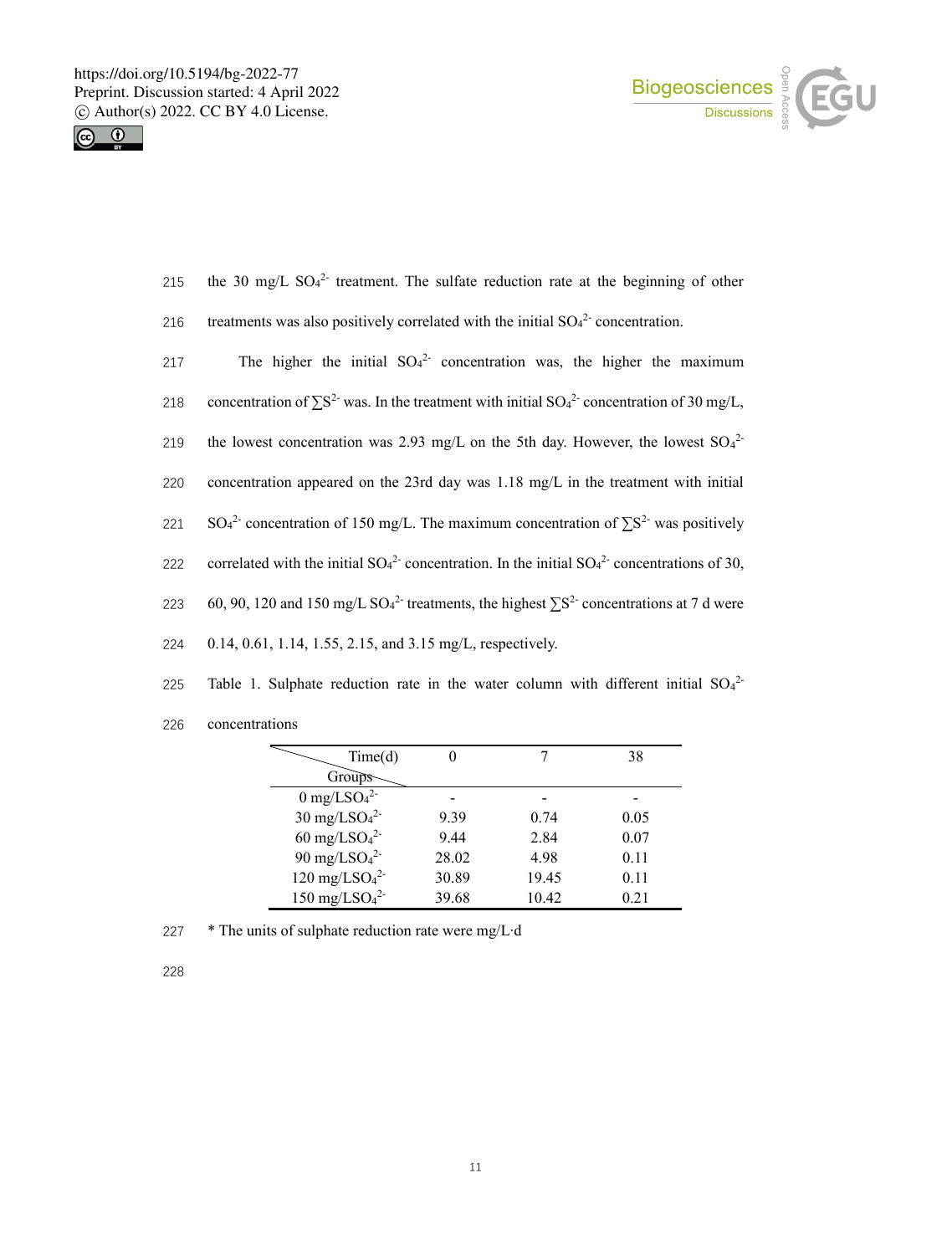





229

230 Figure 2. The concentration variations of SO<sub>4</sub><sup>2-</sup> and  $\sum S^{2-}$  in the water column during 231 the incubation

232 *3.3 TP dynamics in overlying water and sediments*

233 The dynamics of DTP concentrations in overlying water during the incubation was 234 presented (Fig.3 left). The concentrations of DTP in overlying water were positively 235 correlated with the initial  $SO_4^2$ . The higher the initial concentrations of  $SO_4^2$  were, the 236 higher the concentrations of DTP in overlying water were. On 11 day, DTP in overlying 237 water continued to rise and then kept stable. The highest DTP concentration was 2.08 238 mg/L in the treatment with initial  $SO_4^2$  concentration of 150 mg/L, while the highest 239 DTP concentration was 0.36 mg/L in the treatment without  $SO_4^2$  addition.

 The concentrations of TP in the sediments increased significantly in all treatments with the cyanobacteria decomposition in the initial stage (Fig.3 right). Among of all treatments, on 9th day, the highest concentration of TP in the sediments was 887.69 243 mg/kg in the treatment with initial  $SO_4^2$  concentration of 0 mg/L. After 23 days, TP in the sediments decreased significantly and then stabilized. During cyanobacteria decomposition and sulfate reduction, the concentrations of TP in all treatments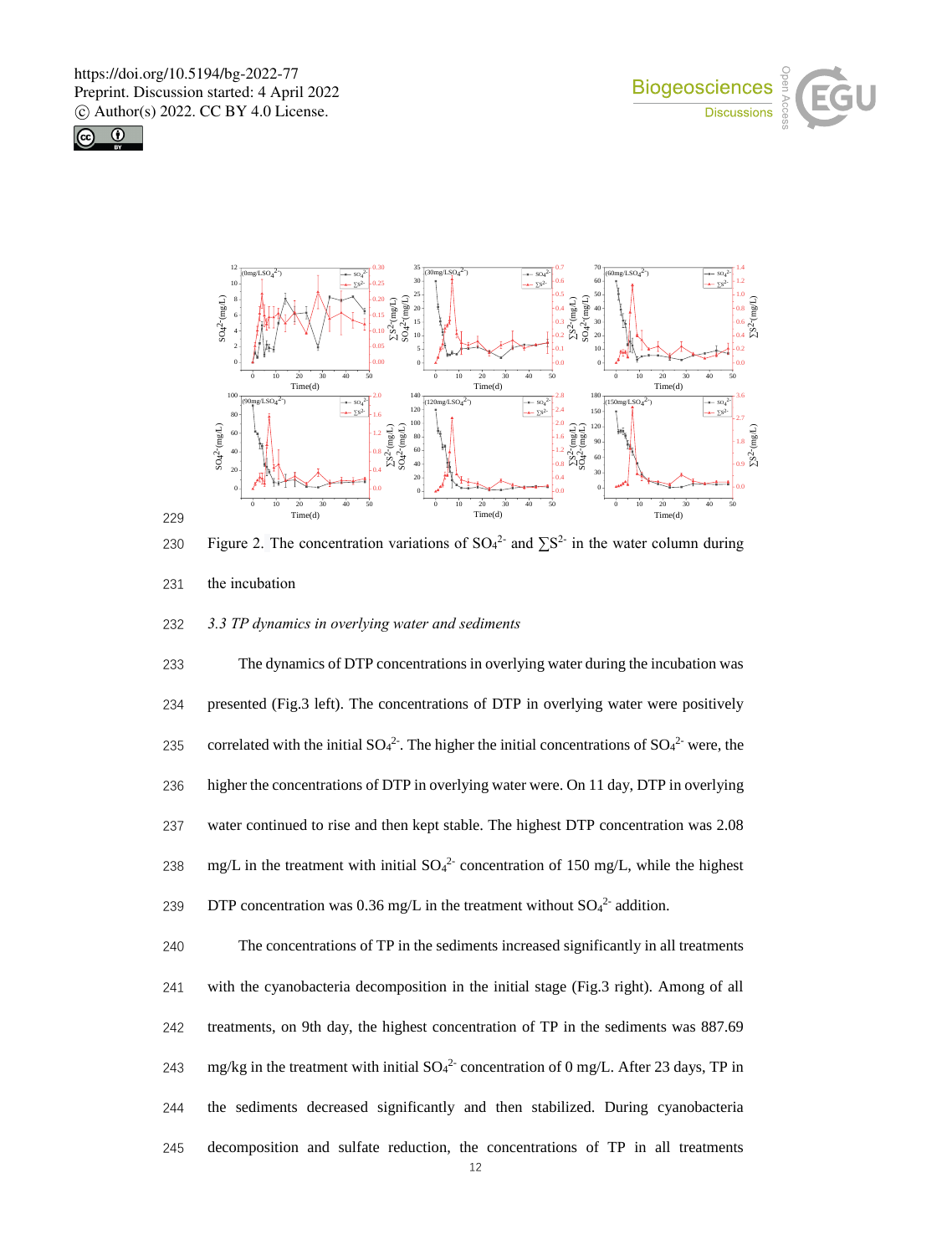



- 246 negatively correlated with the initial  $SO_4^2$  concentration. The final TP concentration
- 247 was 448.92, 335.32, 321.56, 259.32, 238.56 and 227.21 mg/kg, respectively in all
- 248 treatments.



250 Figure 3. The concentrations of TP in the overlying water (left) and sediments (right)

- 251 during the incubation
- 252 *3.4 AVS dynamics in the sediments*

 The concentrations of AVS in the sediments were positively correlated with the 254 initial  $SO_4^2$  concentrations. With the increase of TP in overlying water, the AVS in the sediments also increased steadily and reached the peak on the 11st days. In the treatment 256 with initial  $SO_4^2$  concentration of 0, 30, 60, 90, 120 and 150 mg/L, the highest concentration of AVS in the sediments were 7.21, 7.99, 8.54, 8.99, 9.34 and 11.11 mg/kg, respectively.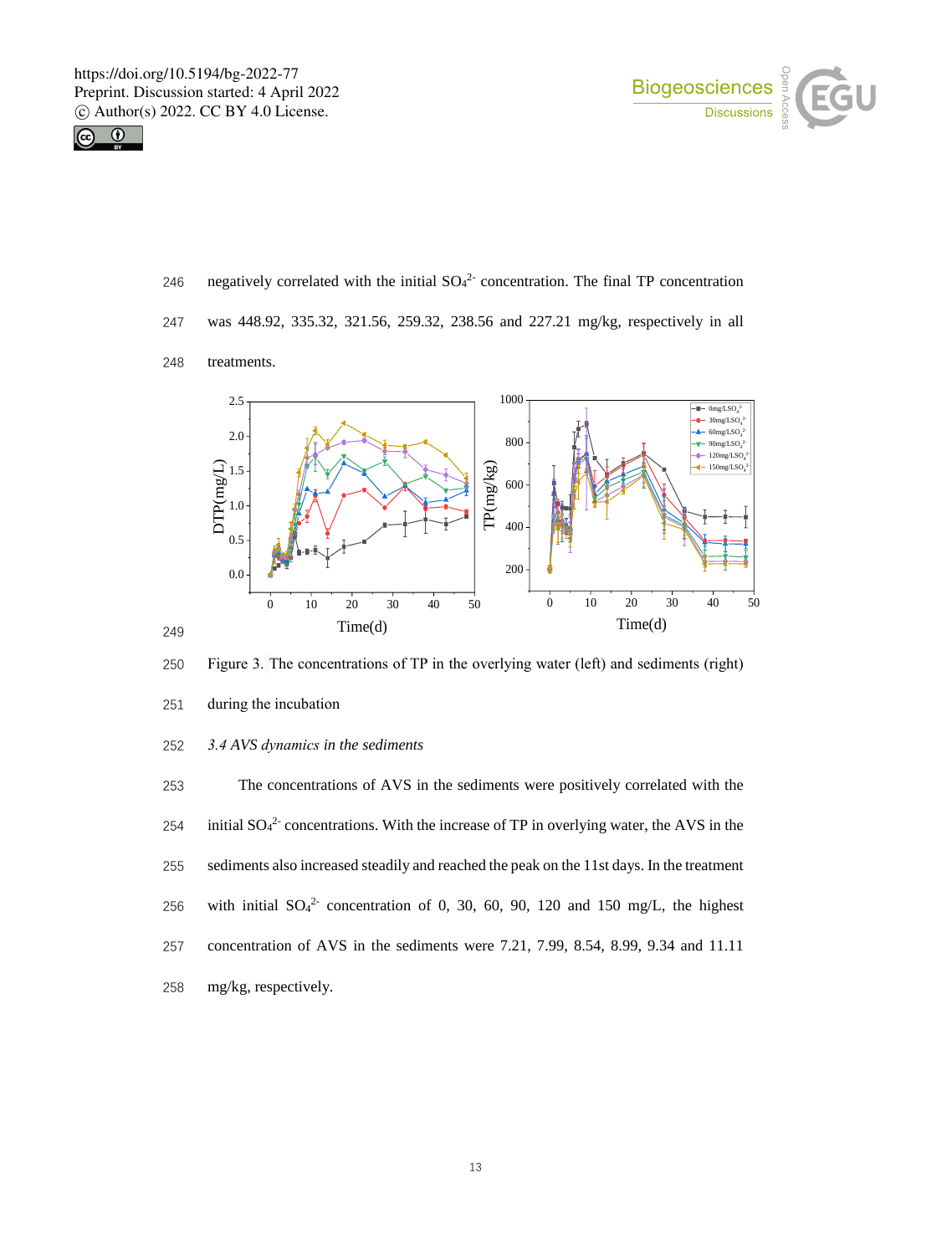







260 Figure 4. The concentration of AVS in the sediments during the incubation

261 *3.5 SRB dynamics in the sediments*

262 During the decomposition of cyanobacteria, SRB abundance significantly changed. 263 In the initial stage, the SRB abundance was  $1.09*10<sup>8</sup>$  copies/g and the final value was 264 positively correlated with the initial  $SO_4^2$ . On 7 d, SRB of all treatments showed a 265 downward trend compared with the initial value, and there was no significant difference 266 in SRB values between each treatment. On 38 d, except for the initial  $SO_4^2$ 267 concentrations of 0 and 30 mg/L, SRB increased significantly in other treatments.

| Time                                 | 0d         | 7d            | 38d           |
|--------------------------------------|------------|---------------|---------------|
| Groups                               |            |               |               |
| $0 \text{ mg}/\text{LSO}_4{}^{2-}$   | $1.09*108$ | $5.81*10^7$   | $6.65*10^{7}$ |
| $30 \text{ mg}/\text{LSO}_4{}^{2-}$  | $1.09*108$ | $6.13*10^{7}$ | $7.71*10^7$   |
| $60 \text{ mg}/\text{LSO}_4{}^{2-}$  | $1.09*108$ | $7.61*10^7$   | $1.15*108$    |
| 90 mg/LSO <sub>4</sub> <sup>2-</sup> | $1.09*108$ | $7.87*10^7$   | $1.31*108$    |
| $120 \text{ mg}/\text{LSO}_4{}^{2-}$ | $1.09*108$ | $7.99*10^7$   | $1.49*108$    |
| $150 \text{ mg}/\text{LSO}_4{}^{2-}$ | $1.09*108$ | $8.23*10^7$   | $1.91*108$    |

268 Table 2. Copy numbers of the *dsrB* gene of SRB in the sediments during the incubation

269 \* The units of SRB were copies/g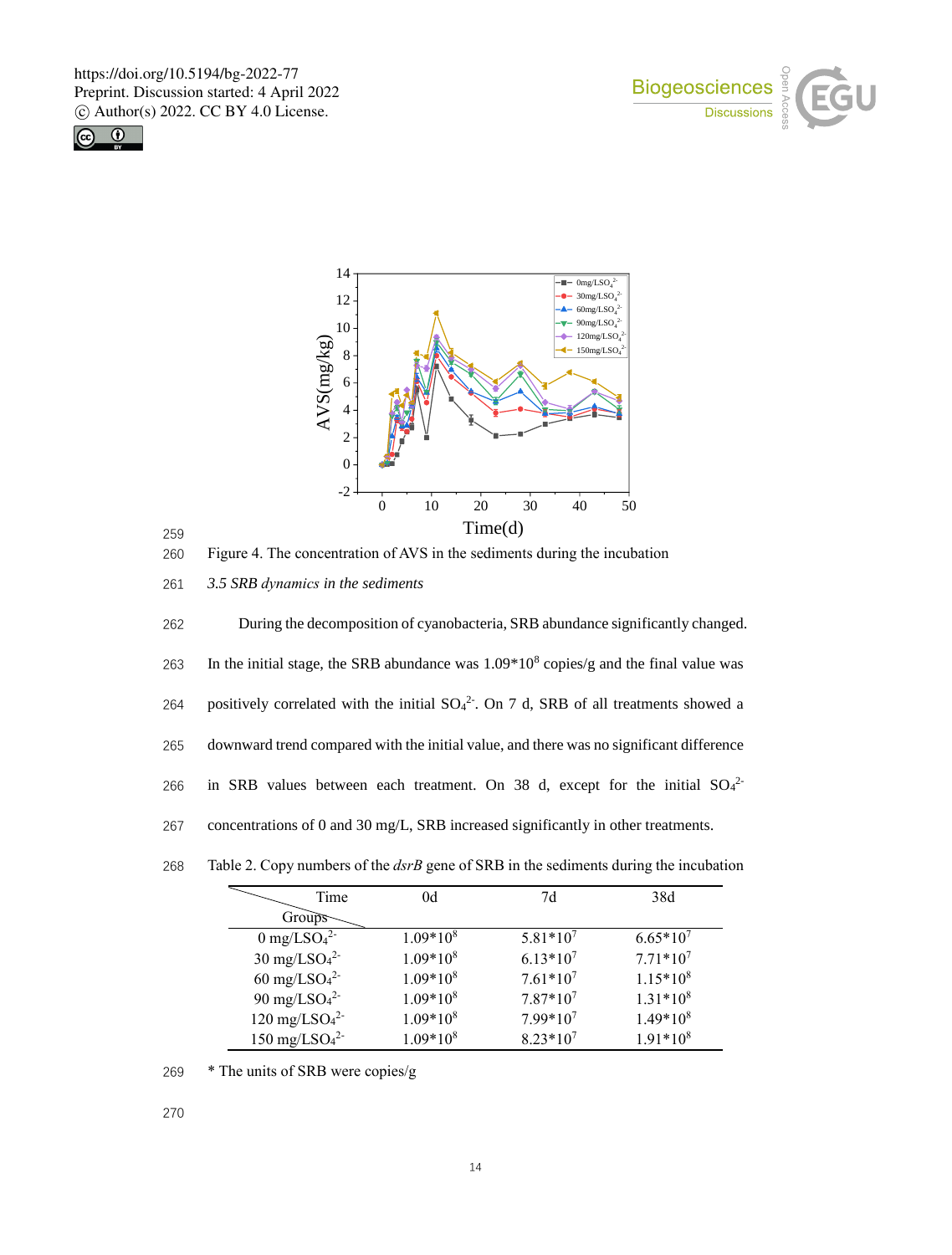



#### **4.Discussion**

 It is generally acknowledged that climate warming and exogenous nutrient input are the important contributors to the occurrence of cyanobacteria blooms (Huisman et al., 2004; Yan et al., 2017). However, in this study, we found that the dramatically 276 increasing  $SO_4^2$  concentration in eutrophic lakes is also a non-negligible promoter for the self-sustaining of cyanobacteria blooms. In eutrophic lakes, the decomposition of cyanobacteria consumed DO in the water, and formed strong anaerobic reduction conditions (Fig.S1). Cyanobacteria released large amounts of organic matter during their decay and decomposition (Fig.S2), which promoted microbial growth (Tab. 2) and ultimately promoted anaerobic reduction of sulfur and iron (Holmer et al., 2001). Fe-P 282 was desorbed to from free  $Fe^{3+}$ , which was reduced to  $Fe^{2+}$  in anaerobic environments 283 (Fig.1). Free Fe<sup>2+</sup> combined with  $\sum S^2$  which generated by sulfate reduction and eventually formed AVS fixed in the sediments (Fig.4), and phosphorus was released 285 from the sediments (Fig.3). Therefore, with increasing  $SO<sub>4</sub><sup>2</sup>$  concentrations in eutrophic lakes, the influence of sulfate reduction on phosphorus release is worth further investigation.

 Sulfur and iron in eutrophic lake sediments are directly related to iron and phosphorus, and sulfur and phosphorus are also closely linked to bridges under the 290 action of iron (Zhang et al., 2020). Therefore, with the increase of  $SO_4^2$  concentration in eutrophic lakes, the effect of sulfate reduction on phosphorus release from sediments may be more important than previously recognized (Pester et al., 2012). Sulfate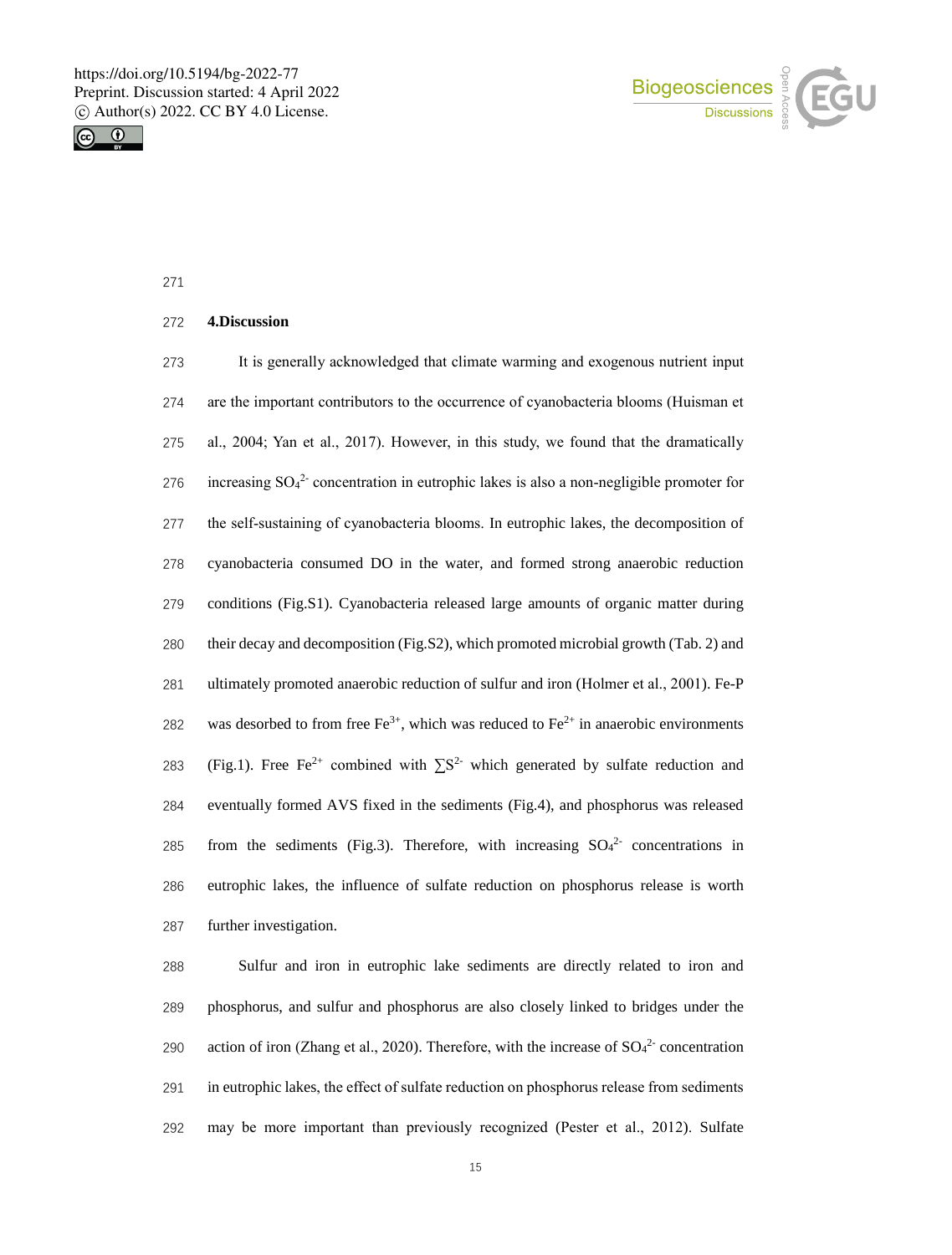



| 293 | reduction driven by SRB is an important organic metabolism pathway in natural                            |
|-----|----------------------------------------------------------------------------------------------------------|
| 294 | systems. During the sulfate reduction process, $SO42$ is an electron acceptor and its                    |
| 295 | concentration variation can significantly affect the sulfate reduction rate (Holmer et al.,              |
| 296 | 2001; Nakagawa et al., 2012). During sulfate reduction, $SO_4^2$ is reduced to $\Sigma S^2$ by           |
| 297 | acquiring the electrons supplied by SRB oxidation, hence SRB plays an important role                     |
| 298 | in sulfate reduction (Sela-Adler et al., 2017). In the case of increased SRB abundance                   |
| 299 | (Tab. 2) and increased $SO_4^2$ concentration, the sulfate reduction reaction was enhanced.              |
| 300 | The $SO_4^2$ concentration in the overlying water decreased significantly accompanied by                 |
| 301 | a temporary increase in $\Sigma S^2$ (Fig.2). The highest concentrations of $\Sigma S^2$ also increased  |
| 302 | with the initial $SO_4^2$ concentrations (Fig.5a). Interestingly, the $\Sigma S^2$ decreased rapidly     |
| 303 | after day 10 to almost zero at the end (Fig.2). This may result from the two keys: (a)                   |
| 304 | hydrogen sulfide overflows from the incubator; (b) sulfide migrates downward, and                        |
| 305 | combines with other substances in the sediment and is immobilized (Zhang et al., 2020).                  |
| 306 | In this study, TP in the overlying water has a significant positive correlation with the                 |
| 307 | initial $SO_4^2$ concentrations ( $R^2 = 0.96$ ; Fig3). The classical theory holds that iron             |
| 308 | reduction by microorganisms leads to the release of iron-bound phosphorus in the                         |
| 309 | anaerobic layer of sediments, and when the formed $Fe^{2+}$ enters the aerobic water layer,              |
| 310 | it is oxidized by $Fe^{3+}$ and bound to phosphorus again (Roden et al., 2006; Chen et al.,              |
| 311 | 2016). When the sulfate reduction process mediates the iron reduction process, the                       |
| 312 | released Fe <sup>2+</sup> combines with the product $\Sigma S^2$ of sulfate reduction to form Fe-S, thus |
| 313 | weakening the reoxidation process of $Fe^{2+}$ , and increasing the release of phosphorus                |
| 314 | (Mort et al., 2010; Zhao et al., 2019). Therefore, with the increase of $SO_4^2$                         |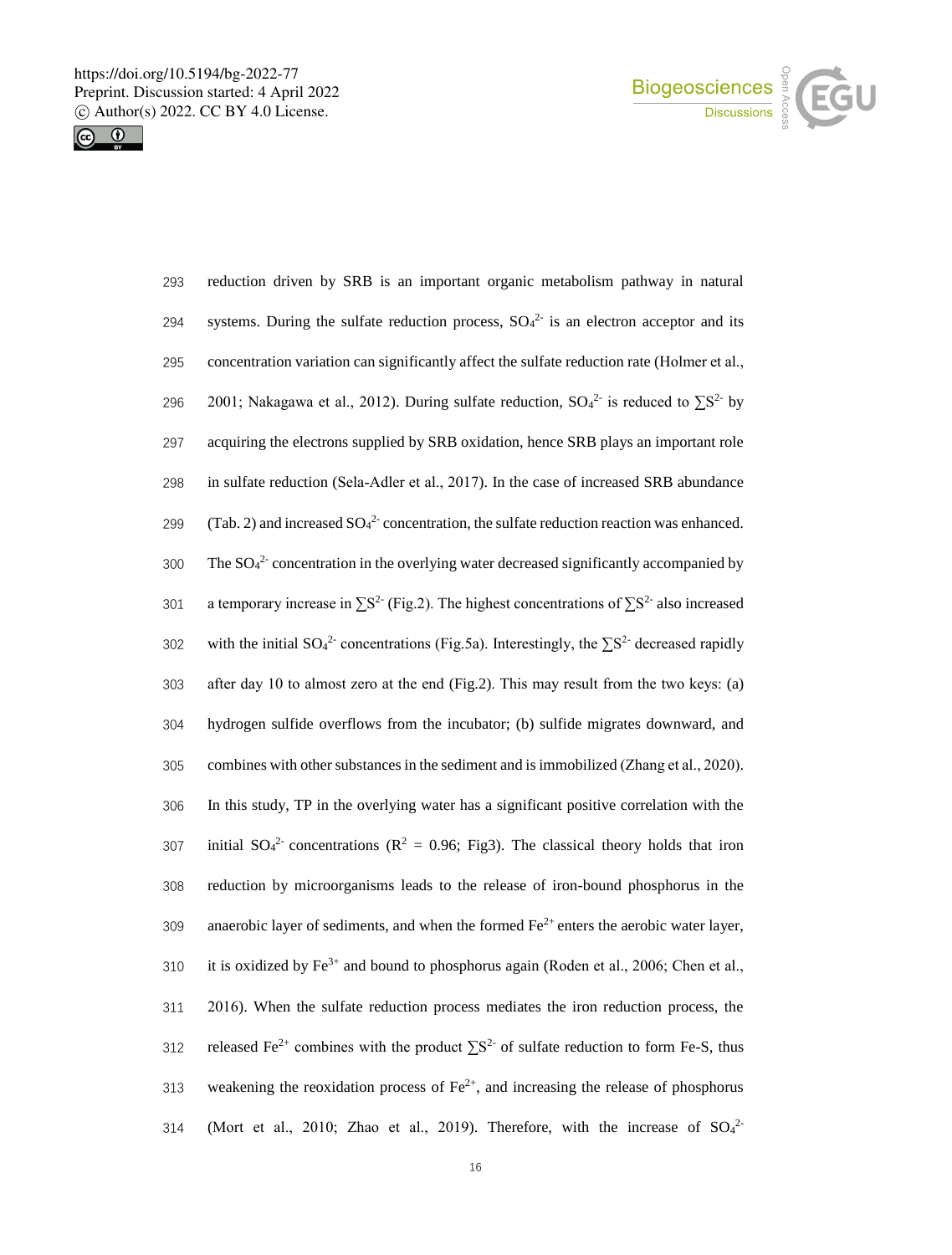



- 315 concentrations in eutrophic lakes, it significantly promoted the release of endogenous
- 316 phosphorus from the sediments.

317 Although from a thermodynamic point of view, iron reduction should take 318 precedence over sulfur reduction (Han et al., 2015). However, due to chemical kinetics, 319 sulfur reduction occurs before iron reduction, resulting in the simultaneous appearance 320 of  $\Sigma S^2$  and iron oxides (Han et al., 2015; Hansel et al., 2015). This is consistent with 321 the concentration variation of iron and sulfur in this study (Fig.1-3). It has been reported 322 that iron cycles in the water body will produce an intense response to the accumulation 323 of sulfide, that is, sulfate reduction can promote iron reduction (Friedrich et al., 2014; 324 Zhang et al., 2020).  $\Sigma S^2$  is the final product of sulfate reduction, which is toxic to 325 microorganisms and easy to combine with heavy metals such as  $Fe<sup>2+</sup>$  to form AVS in 326 lake sediments (Holmer et al., 2001). In this study, the concentration of AVS showed a 327 significant positive correlation with the initial concentration of  $SO_4^2$  (Fig. 4, 5b), which 328 was consistent with the highest concentration of  $\sum S^2$  observed in the overlying water 329 (Fig. 2, 5c). The concentrations of  $Fe^{2+}$  and  $Fe^{3+}$  in the overlying water increased significantly, and  $Fe^{2+}$  significantly decreased in the middle of the incubation (Fig. 1), suggesting that Fe<sup>2+</sup> reduced by sulfate can be combined with the product  $\sum S^{2-}$  (Fig. 2). 332 These results consistent with the trend that AVS in the sediments reached a peak after 333 11 days and  $\sum S^2$  in the water decreased rapidly after 9 days and remained at a lower 334 concentration (Fig. 2, 3). The reason for this phenomenon may be the formation of Fe-335 S compounds that is finally fixed in the sediments (Zhao et al., 2019).

336 25<sup>2-</sup> mediated iron chemical reduction may lead to more environmental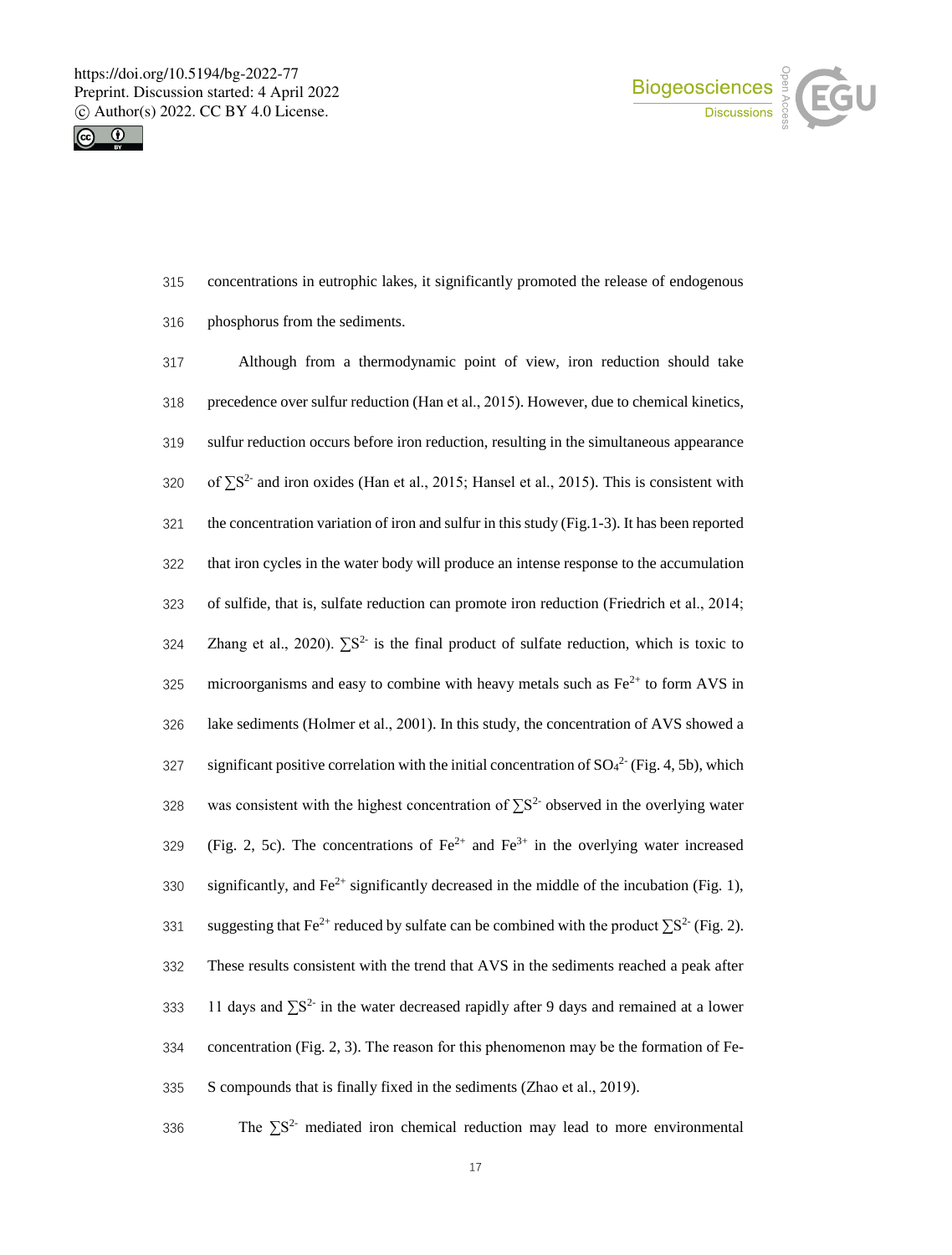



| 337 | effects, such as phosphorus mobilization (Zhang et al., 2020). In this study, the                                                                               |
|-----|-----------------------------------------------------------------------------------------------------------------------------------------------------------------|
| 338 | concentration of Fe <sup>2+</sup> in the treatment without $SO42$ continued to rise, and was up to                                                              |
| 339 | the highest concentration among all treatments (Fig. 1). In contrast, the concentrations                                                                        |
| 340 | of TP in the treatment without $SO_4^2$ showed the lowest concentration among all                                                                               |
| 341 | treatments (Fig. 1, 5a). This is caused by $\text{Fe}^{2+}$ and $\text{Fe}^{3+}$ recombining with phosphorus                                                    |
| 342 | and being immobilized in the sediments (Wu et al., 2019). In general, iron combines                                                                             |
| 343 | with phosphorus to form siderite (FePO <sub>4</sub> 2H <sub>2</sub> O) and blue iron (Fe <sub>3</sub> (PO <sub>4</sub> ) <sub>2</sub> 8H <sub>2</sub> O) and is |
| 344 | bound to the sediments (Taylor et al., 2011). However, when precipitation or reduction                                                                          |
| 345 | separates iron from iron phosphate minerals, phosphorus bound to iron is released (Gu                                                                           |
| 346 | et al., $2016$ ).                                                                                                                                               |

347 In order to further elucidate whether the increasing  $SO_4^2$  concentrations in overlying water result in the self-sustaining of eutrophication in shallow lakes, a conceptual diagram was put forward (Fig. 6). It has been accepted that exogenous nutrient inputs and climate warming have positive effects on the breakout of 351 cyanobacteria blooms. With the continuous input of exogenous sulfur, the  $SO<sub>4</sub><sup>2</sup>$  concentration in the lake water increases significantly. When cyanobacteria blooms start to decay, the overlying water shifts from the aerobic state to the strong anaerobic state, providing carbon source to promote the growth of microorganisms such as SRB. 355 The increasing  $SO_4^2$  concentrations provide the electron for the sulfate reduction 956 process, resulting in the sulfate reduction and the release of a large amount of  $\sum S^2$ . The Fe<sup>2+</sup> released from the iron reduction process is captured by  $\sum S^2$ , and finally the combination of iron and P was reduced, promoting the release of endogenous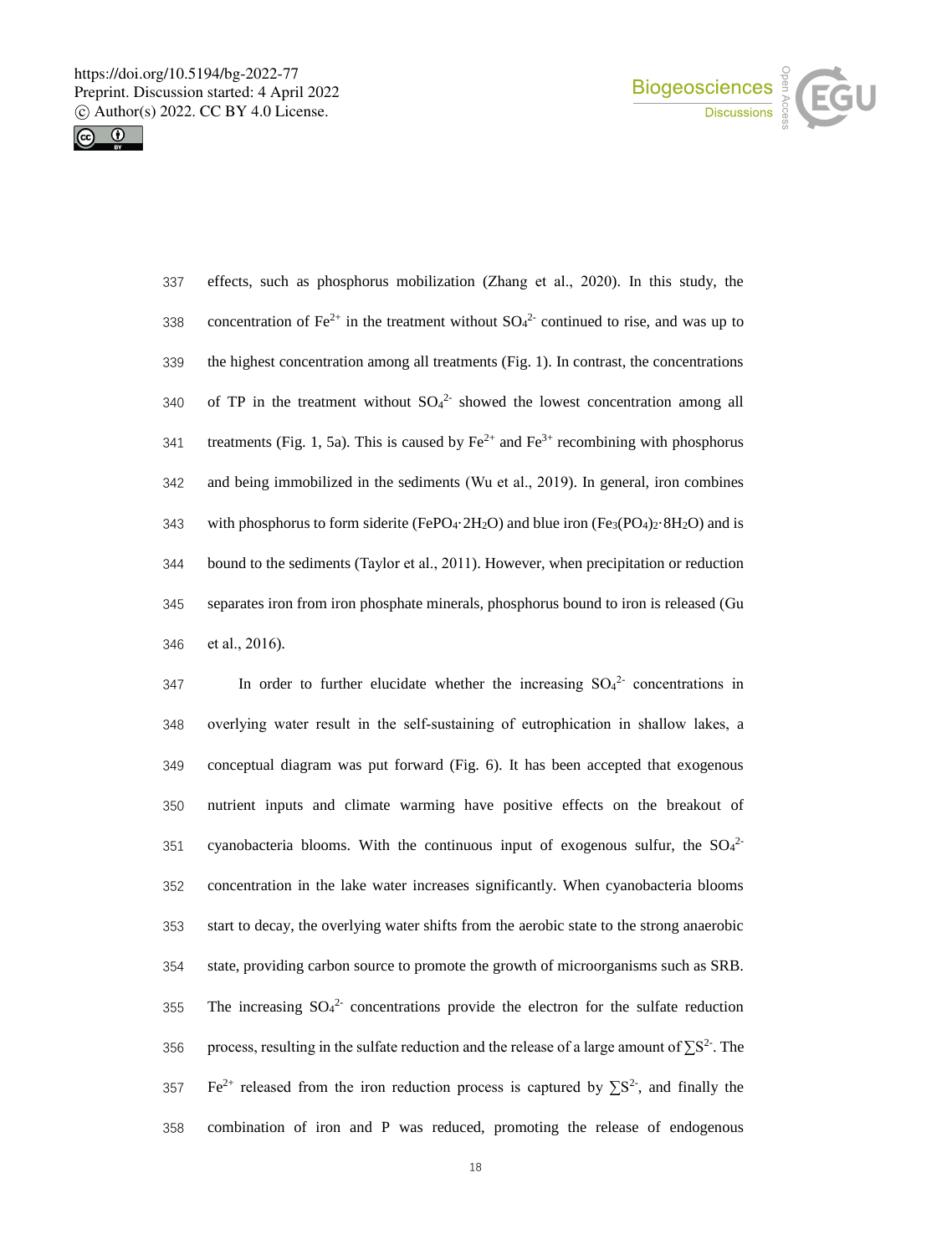



- 359 phosphorus. Therefore, it is necessary to pay attention to the effect of enhanced sulfate
- 360 reduction on endogenous phosphorus release in eutrophic lakes.



361

362 Figure 5. Correlation of initial  $SO_4^2$  concentrations with  $\Sigma S^2$  (a), AVS(b), Sulfate-

363 reducing bacteria (SRB) (c), TP (d) in the microcosm systems, respectively.

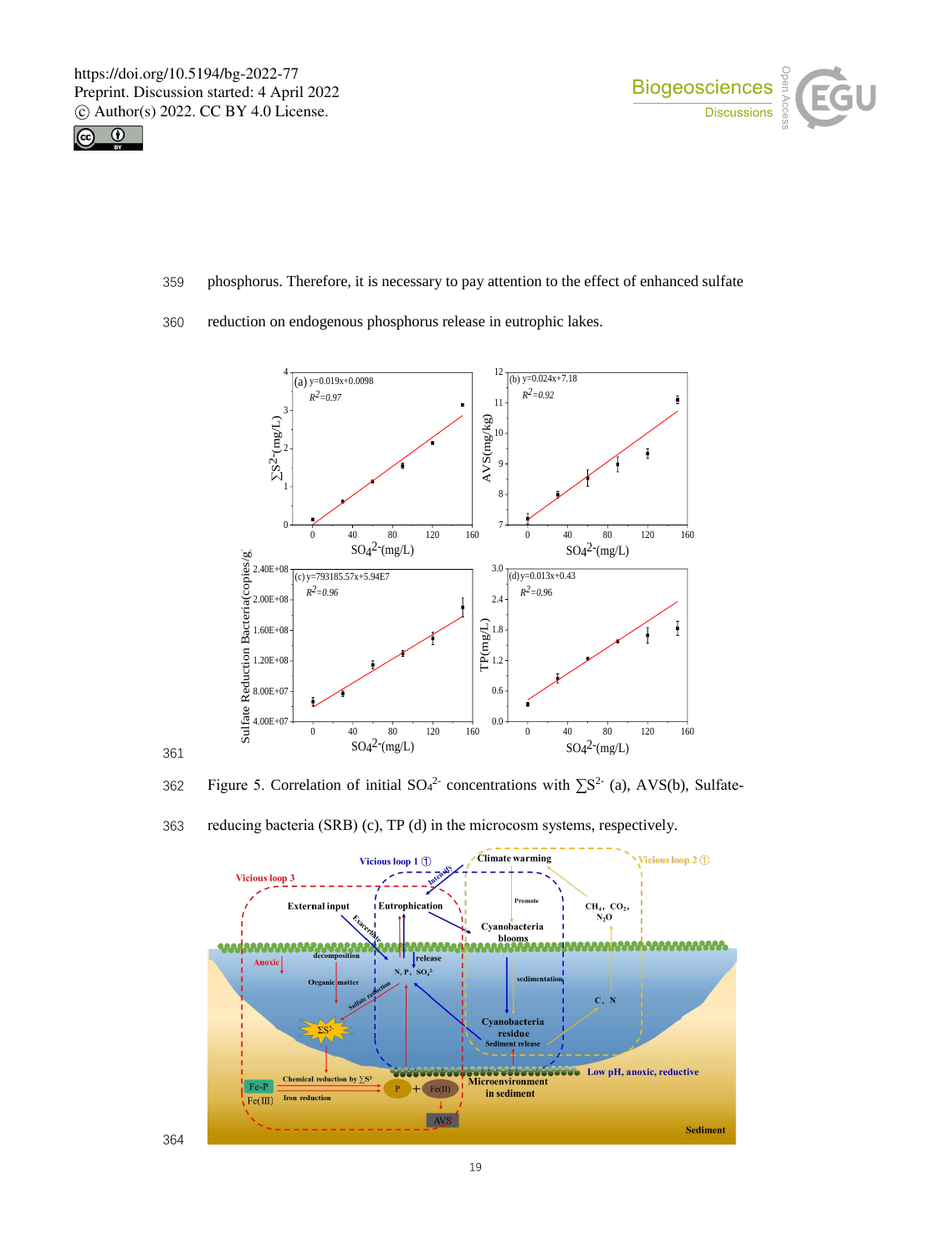



| 365 | Figure 6. A simplified scheme of the relationship among climate warming, lake                                |
|-----|--------------------------------------------------------------------------------------------------------------|
| 366 | eutrophication and cyanobacteria blooms in eutrophic lakes. Under climate warming                            |
| 367 | scenarios, extreme abiotic and biotic conditions facilitated the outbreak of                                 |
| 368 | cyanobacteria blooms. After their collapse, the high amount of N, P, and C were                              |
| 369 | released into the overlying water and reacted with the eutrophication. Furthermore, a                        |
| 370 | large amount of CH <sub>4</sub> and CO <sub>2</sub> was produced and emitted to the atmosphere, contributing |
| 371 | to global warming of freshwater lakes (Yan et al. 2017). With the external sulfur input,                     |
| 372 | the concentration of $SO_4^2$ increased significantly and sulfate reduction was enhanced.                    |
| 373 | The cyanobacteria decomposition created an anaerobic reduction environment, which                            |
| 374 | will promote iron reduction and sulfate reduction. The free Fe <sup>3+</sup> generated by Fe-P               |
| 375 | desorption was reduced to $Fe^{2+}$ and combined with $\Sigma S^2$ which produced by sulfate                 |
| 376 | reduction to form stable Fe-S in the sediments. Phosphorus was released from the                             |
| 377 | sediment into the overlying water. Therefore, there are three vicious loops between                          |
| 378 | cyanobacteria blooms occurrence, lake eutrophication and climate warming.                                    |

# **5.Conclusion**

381 The dramatical increase of  $SO_4^2$  concentration was up to more than 100mg/L in eutrophic lakes. There was a coupling relationship between sulfur, iron and phosphorus cycles in lake ecosystems. Rapidly increasing sulfate concentration enhanced the 384 sulfate reduction to release of a large amount of  $\sum S^2$  mediated by the increasing abundance of SRB with the adequate organic source from the decay processes of cyanobacteria blooms. The iron reduction, in positive with initial sulfate concentration,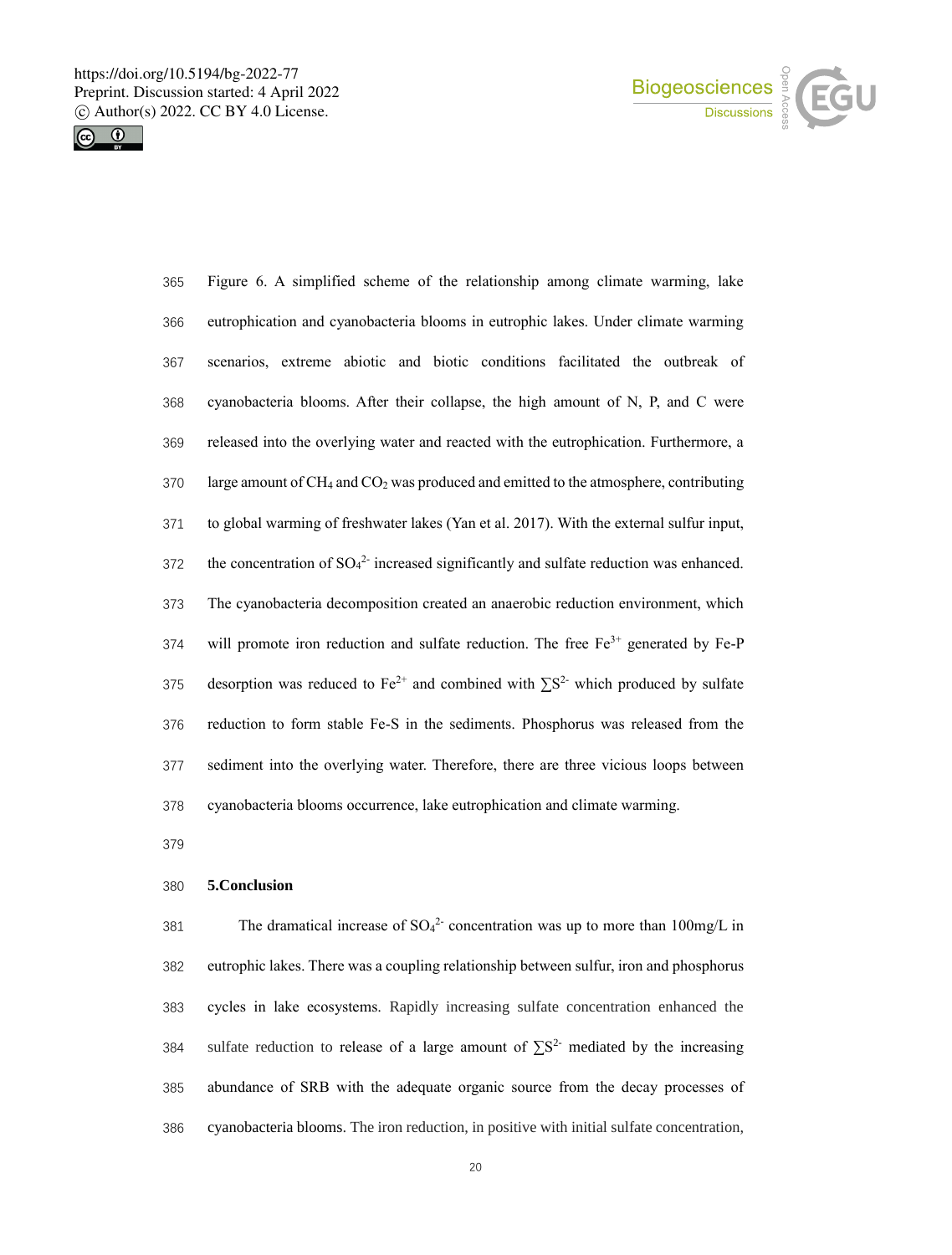



| 387 | occurred with the cyanobacteria decomposition. The $Fe2+$ released from the iron             |
|-----|----------------------------------------------------------------------------------------------|
| 388 | reduction process was captured by $\sum S^2$ , and finally the combination of iron and P was |
| 389 | reduced, promoting the release of endogenous phosphorus. Therefore, except for               |
| 390 | climate warming and excessive nutrients, the increasing sulfate concentration is proved      |
| 391 | to be another hidden promoter of eutrophication in shallow lakes.                            |
| 392 |                                                                                              |

## **Author contributions**

 Xu Xiaoguang: designed and led the study. Zhou Chuanqiao, Peng Yu, Chen Li, Yu Miaotong, Muchun Zhou, Xu Runze, Lanqing Zhang, Siyuan Zhang: performed the investigation and analysed the samples. Zhou Chuanqiao and Peng Yu: wrote the original draft with major edits and inputs from Xu Xiaoguang, Zhang Limin and Wang Guoxiang.

## **Competing interests**

 The authors declare that they have no known competing financial interests or personal relationships that could have appeared to influence the work reported in this paper.

## **Acknowledgements**

 This work was supported by the National Natural Science Foundation of China (No.42077294, 41877336, 41971043), the Cooperation and Guidance Project of Prospering Inner Mongolia through Science and Technology (No.2021CG0037), the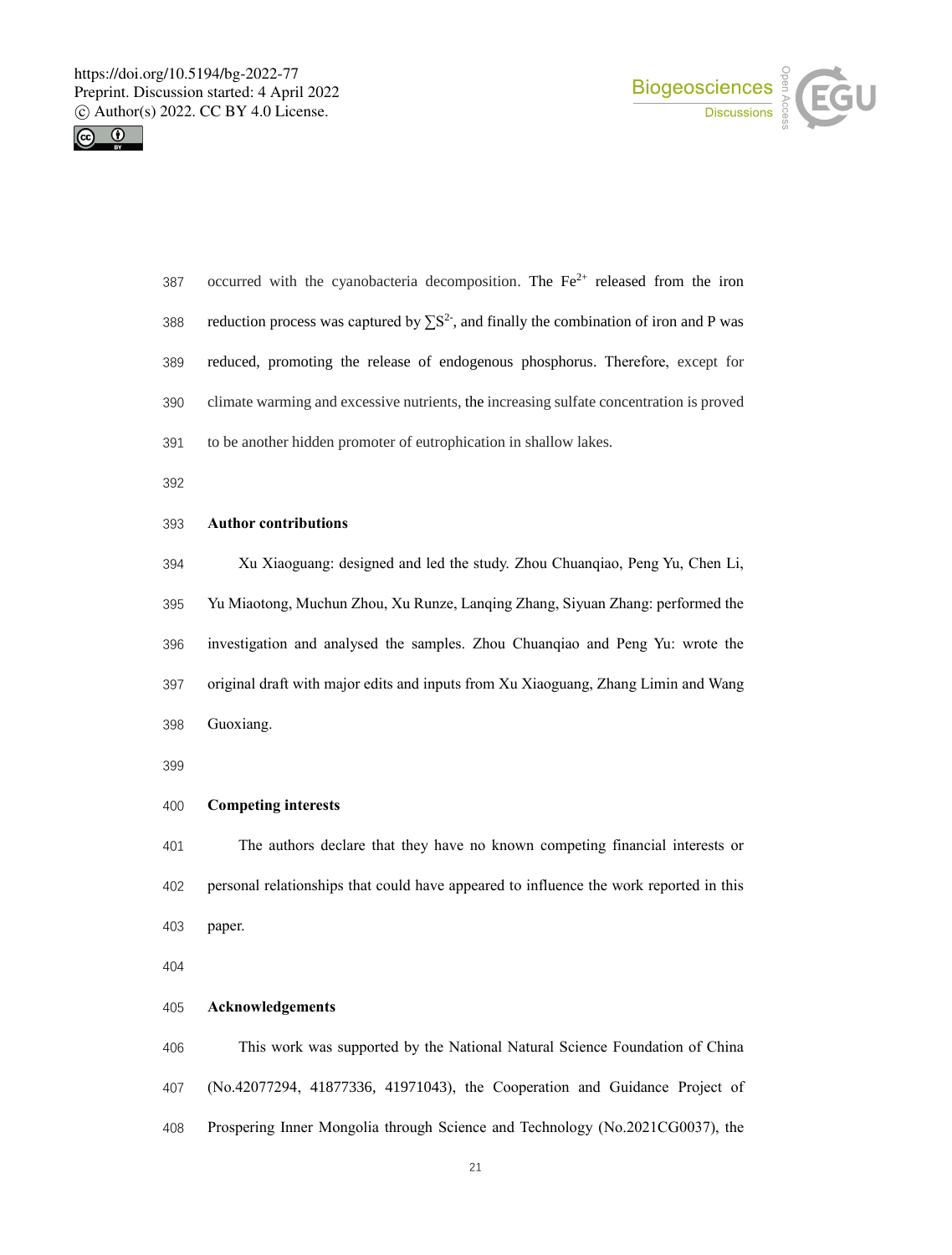



- National Key Research and Development Program of China (No.2021YFC3200304),
- the Guangxi Key Research and Development Program of China (No.2018AB36010).
- 
- **References**
- Amirbahman, A., Pearce, A.R., Bouchard, R.J., Norton, S.A., Kahl, J.S.: Relationship
- between hypolimnetic phosphorus and iron release from eleven lakes in Maine,
- USA, Biogeochemistry, 65(3), 369-385, 10.1023/A:1026245914721, 2003.
- Azam, H.M., Finneran, K.T.: Fe(III) reduction-mediated phosphate removal as
- vivianite (Fe3(PO4)2∙8H2O) in septic system wastewater, Chemosphere, 97, 1-9,
- 100.1016/j.chemosphere.2013.09.032, 2014.
- Baldwin, DS., Mitchell, A.: Impact of sulfate pollution on anaerobic biogeochemical
- cycles in a wetland sediment, Water Research, 46(4), 965-974,
- 10.1016/j.watres.2011.11.065, 2012.
- Chen, M., Li, X.H., He, Y.H., Song, N., Cai, H.Y., Wang, C.H., Li, Y.T., Chu, H.Y.,
- Krumholz, L.R., Jing, H.L.: Increasing sulfate concentrations result in higher
- sulfide production and phosphorous mobilization in a shallow eutrophic freshwater
- lake, Water Research, 96, 94-104, 10.1016/j.watres.2016.03.030, 2016.
- Chen, M., Ye, T.R., Krumholz, L.R., Jiang H.L.: Temperature and cyanobacteria bloom
- biomass influence phosphorous cycling in Eutrophic lake sediments, Plos One, 9(3),
- e93130, 10.1371/journal.pone.0093130, 2014.
- Cline, J.D.: Spectrophotometric determination of hydrogen sulfide in natural waters,
- Limnology and Oceanography, 14, 454-458, 1969.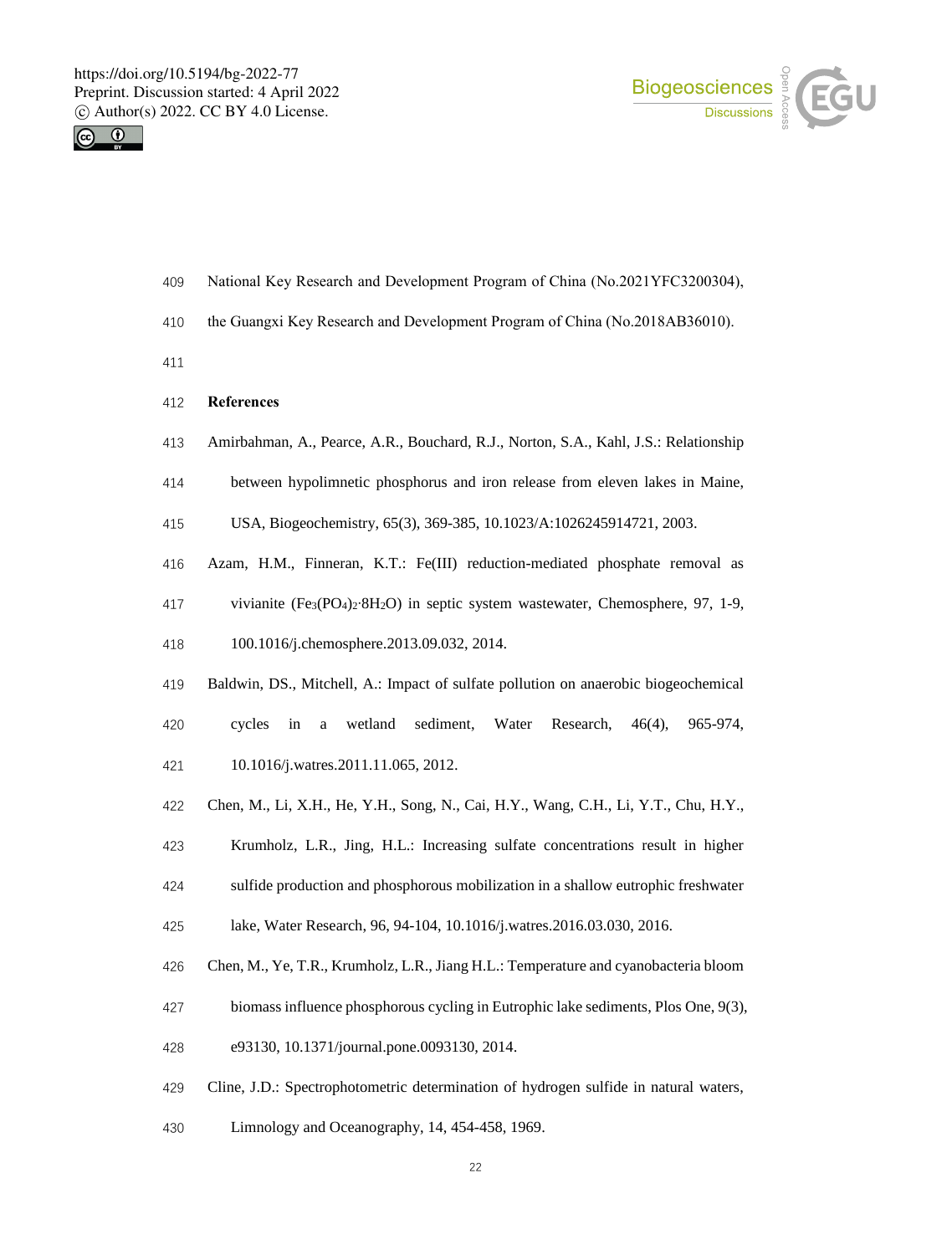



- Dierberg, F.E., DeBusk, T.A., Larson, N.R., Kharbanda, M.D., Chan, N., Gabriel, M.C.:
- Effect of sulfate amendments on mineralization and phosphorus release from South
- Florida (USA) wetland soils under anaerobic conditions, Soil Biology &
- Biochemistry, 43(1), 31-45, 10.1013/j.soilbio.2010.09.006, 2011.
- Ebina, J., Tsutsui, T., Shirai, T.: Simultaneous determination of total nitrogen and total
- phosphorus in water using peroxodisulfate oxidation, Water Research, 17(12),
- 1721-1726, 1983.
- Fike, D.A., Bradley, A.S., Rose, C.V.: Rethinking the ancient sulfur cycle, Annual
- Review of Earth and Planetary Science, 43, 593-622, 10.1146/annurev-warth-060313-054802, 2015.
- Friedrich, M.W., Finster, K.W.: How sulfur beats iron, Science, 344(6187), 974-975,
- 10.1126/science.1255442, 2014.
- Gu, S., Qian, Y.G., Jiao, Y., Li, Q.M., Pinay, G., Gruau, G.: An innovative approach for sequential extraction of phosphorus in sediments: Ferrous iron P as an independent P fraction, Water Reaearch, 103, 352-361, 10.1016/j.watres.2016.07.058, 2016.
- Gunnars, A., Blomqvist, S.: Phosphate exchange across the sediment-water interface when shifting from anoxic to oxic conditions an experimental comparison of freshwater and brackish-marine systems, Biogeochemistry, 37(3), 203-226, 1997.
- Guo, M.L,, Li, X.L., Song, C.L., Liu, G.L., Zhou, Y.Y.: Photo-induced phosphate
- release during sediment resuspension in shallow lakes: A potential positive
- feedback mechanism of eutrophication, Environmental Pollution, 258, 113679,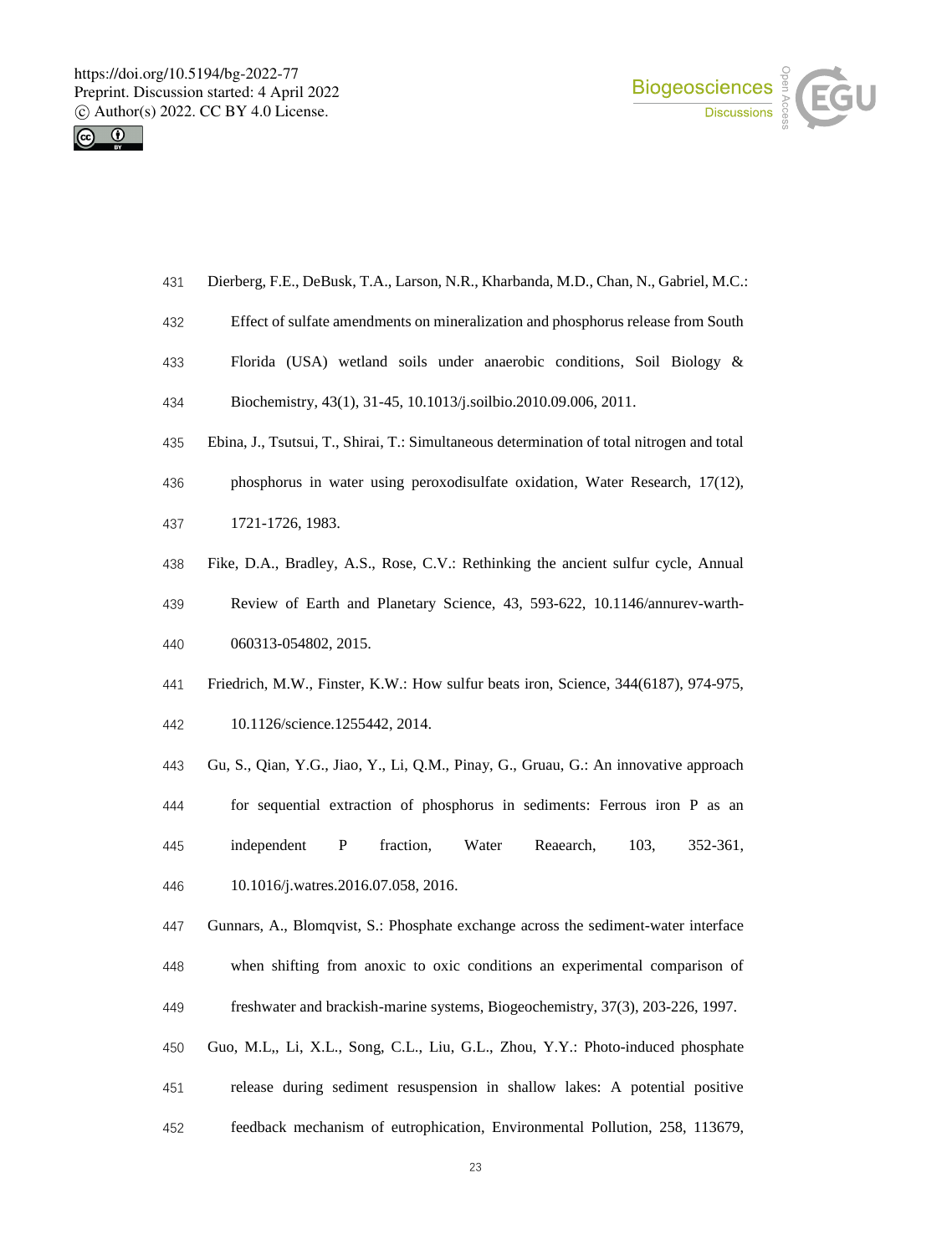



- 10.1016/j.envpol.2019.113679, 2020.
- Han, C., Ding, S.M., Yao, L., Shen, Q.S., Zhu, C.G., Wang, Y., Xu, D.: Dynamics of
- phosphorus-iron-sulfur at the sediment-water interface influenced by algae blooms
- decomposition, Journal of Hazardous Materials, 300, 329-337,
- 10.1016/j.jhazmat.2015.07.009, 2015.
- Hansel, C.M., Lentini, C.J., Tang, Y.Z., Johnston, D.T., Wankel, S.D., Jardine, P.M.:
- Dominance of sulfur-fueled iron oxide reduction in low-sulfate freshwater sediments, The ISME Journal, 9(11), 2400-2412, 10.1038/ismej.2015.50, 2015.
- 
- Ho, J.C., Michalak, A.M., Pahlevan, N.: Widespread global increase in intense lake

phytoplankton blooms since the 1980s, Nature 574, 667-670, 10.1038/s41589-019-

- 1648-7, 2019.
- Holmer, M., Storkholm, P.: Sulphate reduction and sulphur cycling in lake sediments:
- a review, Freshwater Biology, 46, 431-451, 10.1046/j.1365-2427.2001.00687.x,
- 2001.
- Hsieh, Y.P., Shieh, Y.N.: Analysis of reduced inorganic sulfur by diffusion methods:
- improved apparatus and evaluation for sulfur isotopic studies, Chemical Geology,
- 137(3), 255-261, 1997.
- Huisman, J., Sharples, J., Stroom, J.M., Visser, P.M., Kardinaal, W.E.A., Verspagen
- J.M.H., Sommeijer B.: Changes in turbulent mixing shift competition for light
- between phytoplankton species, Ecology, 85(11), 2960-2970, 10.1890/03-0763, 2004.
- Iwayama, A., Ogura, H., Hirama, Y., Chang, C.W., Hsieh, C.H., Kagami, M.: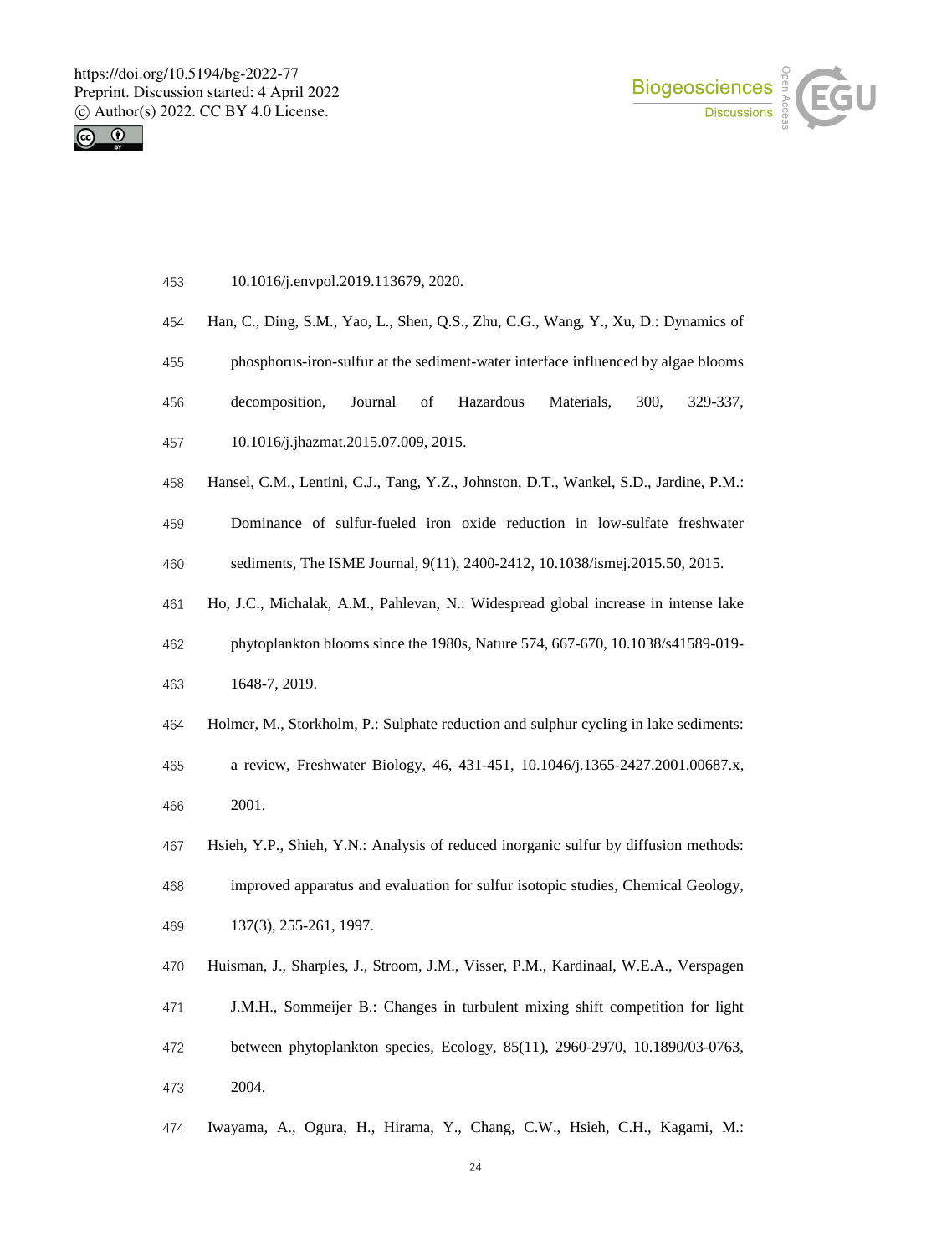



- Phytoplankton species abundance in Lake Inba (Japan) from 1986 to 2016,
- Ecological Research, 32(6), 783-783, 10.1007/s11284-017-1482-z, 2017.
- Jorgensen, B.B., Findlay, A.J., Pellerin, A.: The Biogeochemical sulfur cycle of Marine
- sediments, Frontiers in Microbiology, 10, 849, 10.3389/fmicb.2019.00849, 2019.
- Liu, Z.S., Zhang, Y., Han, F., Yan, P., Liu, B.Y., Zhou, Q.H., Min, F.L., He, F., Wu,
- Z.B.: Investigation on the adsorption of phosphorus in all fractions from sediment
- by modified maifanite, Scientific Reports, 8, 15619, 10.1038/s41598-018-34144-w, 2018.
- Mao, Z.G., Gu, X.H., Cao, Y., Luo, J.H., Zeng, Q.F., Chen, H.H., Jeppesen, E.: How
- does fish functional diversity respond to environmental changes in two large shallow lakes? Science of the total environment, 753, 142158, 10.1016/j.scitotenv.2020. 142158, 2021.
- Mort, H.P., Slomp, C.P., Gustafsson, B.G., Andersen, T.J.: Phosphorus recycling and burial in Baltic sea sediments with contrasting redox conditions, Geochimica et Cosmochimica Acta, 74(4), 1350-1362, 10.1016/j.gca.2009.11.016, 2010.
- Melemdez-Pastor, I., Isenstein, E.M., Navarro-Pedreno, J., Park, M.H.: Spatial variability and temporal dynamics of cyanobacteria blooms and water quality parameters in Missisquoi Bay (Lake Champlain), Water Supply, 19(5), 1500-1506, 10.2166/ws. 2019.017, 2019.
- Nakagawa, M., Ueno, Y., Hattori, S., Umemura, M., Yagi, A., Takai, K, Koba, K.,
- Sasaki, Y., Makabe, A., Yoshida, N.: Seasonal change in microbial sulfur cycling
- in monomictic Lake Fukami-ike, Japan, Limnology and Oceanography, 57(4), 974-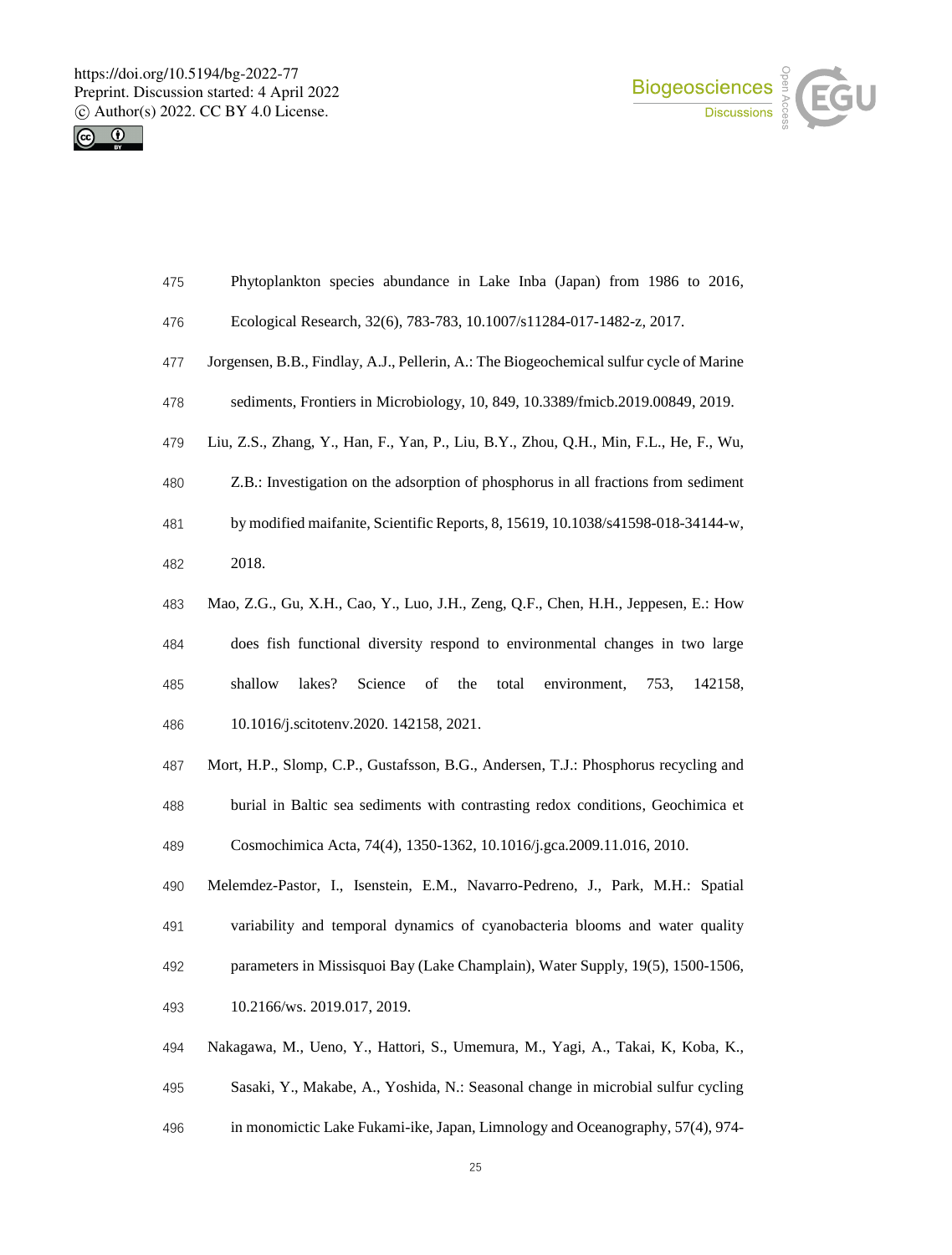



- 988, 10.4319/lo.2012.57.4.0974, 2012.
- Ni, Z.K., Wang, S.R., Wu, Y., Pu, J.: Response of phosphorus fractionation in lake
- sediments to anthropogenic activities in China, Science of the Total Environment,
- 699, 134242, 10.1016/j.scitotenv.2019.134242, 2020.
- Pan, P., Guo, Z.R., Cai, Y., Liu, H.T., Wang, B., Wu, J.Y.: High-resolution imaging of
- labile P&S in coastal sediment: Insight into the kinetics of P mobilization associated
- with sulfate reduction, Marine Chemistry, 225, 103851, 10.1016/j.marchem.2020.
- 103851, 2020.
- Pester, M., Knorr, K.H., Friedrich, M.W., Wagner, M., Loy, A.: Sulfate-reducing
- microorganisms in wetlands-fameless actors in carbon cycling and climate change,

Frontiers in Microbiology, 3(72), 10.3389/fmicb.2012.00072, 2012.

Phillips, E.J.P., Lovley, D.R.: Determination of Fe(III) and Fe(II) in Oxalate Extracts

of Sediment, Soil Science Society of America Journal, 51: 938-941, 1987.

- Roden, E.E.: Geochemical and microbiological controls on dissimilatory iron reduction,
- Comptes Rendus Geoscience, 338(6-7), 456-467, 10.1016/j.crte.2006.04.009, 2006.
- Ruban, V., Lopez-Sanchez, J.F., Pardo, P., Rauret, G., Muntau, H., Quevauviller, P.:
- Harmonized protocol and certified reference material for the determination of
- extractable contents of phosphorus in freshwater sediments-A synthesis of recent
- works, Fresenius J Anal Chem, 370, 224-228, 10.1007/s002160100753, 2001.
- Sela-Adler, M., Ronen, Z., Herut, B., Antler, G., Vigderovich, H., Eckert, W., Sivan,
- O.: Co-existence of Methanogenesis and sulfate reduction with common substrates
- in sulfate-rich estuarine sediments, Frontiers in Microbiology, 8(766),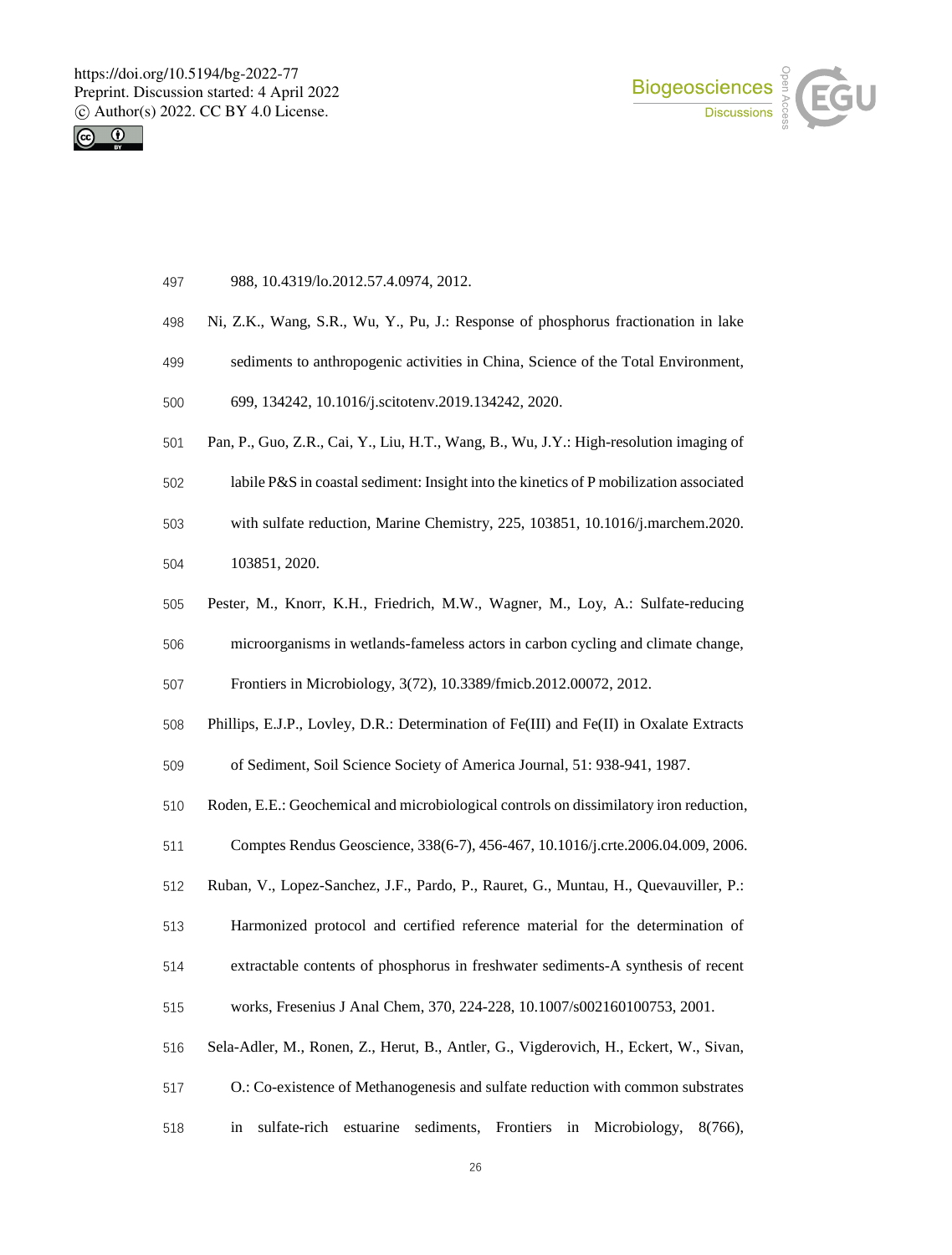



- 10.3389/fmicb.2017.00766, 2017.
- Tabatabai, M.: A rapid method for determination of sulfate in water samples,
- Environmental, 7, 237-243, 1974.
- Taylor, K.G., Konhauser, K.O.: Iron in Earth surface systems: a major player in
- chemical and biological processes, Elements, 7(2), 83-87,
- 10.2113/gselements.7.2.83, 2011.
- Thamdrup, B., Dalsgaard, T., Jensen, M.M., Petersen, J.: Anammox and the marine N
- cycle, Geochimica et cosmochimica acta, 68(11), A325, 2004.
- Wu, S.J., Zhao, Y.P., Chen, Y.Y., Dong, X.M., Wang, M.Y., Wang, G.X.: Sulfur
- cycling in freshwater sediments: A cryptic driving force of iron deposition and
- phosphorus mobilization, Science of the total environment, 657, 1294-1303,
- 10.1016/j.scitotenv. 2018.12.161, 2019.
- Xu, G.H., Sun, Z.H., Fang, W.Y., Liu, J.J., Xu, X.B., Lv, C.X.: Release of phosphorus
- from sediments under wave-induced liquefaction, Water Research, 144, 503-511,
- 10.1016 /j.watres.2018.07.038, 2018.
- Yan, X.C., Xu, X.G., Wang, M.Y., Wang, G.X., Wu, S.J., Li, Z.C., Sun, H., Shi, A.,
- Yang, Y.H.: Climate warming and cyanobacteria blooms: Looks at their relationships from a new perspective, Water Research, 125, 449-457, 10.1016/j.watres.2017. 09.008, 2017.
- Yu, T., Zhang, Y., Wu, F.C., Meng, W.: Six-Decade change in water chemistry of large
- freshwater lake Taihu, China, Environmental Science and Technology, 47(16),
- 9093-9101, 10.1021/es401517h, 2013.